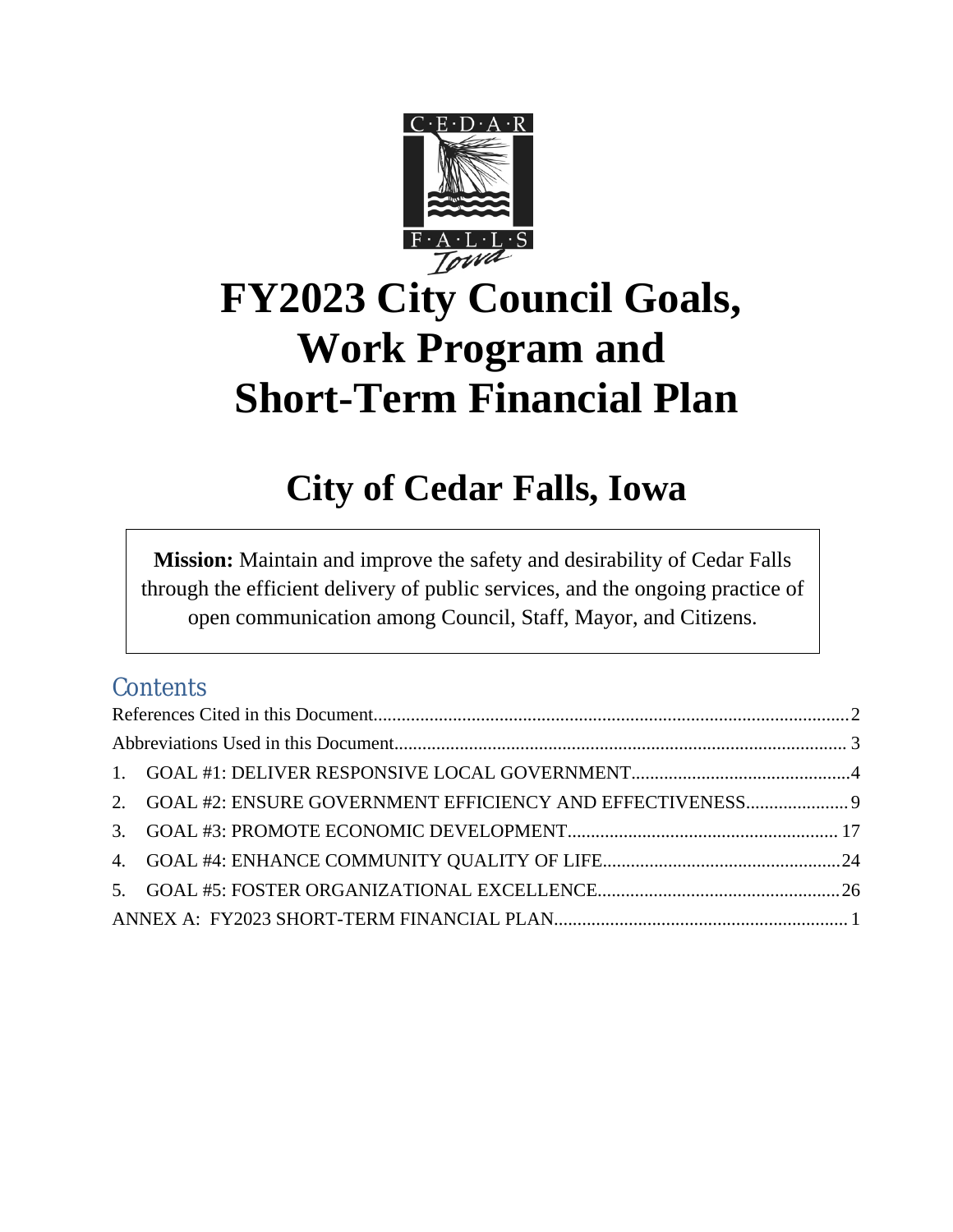# <span id="page-1-0"></span>**References Cited in this Document**

- a. Future Forward 2025 Community-Wide Strategic Plan (2020). [Link](https://docs.google.com/document/d/1M7UbLt6wOJjfpcIh4eWKHDwD2dfBzB6aqoy1ZT6RJa4/edit)
- b. INRCOG/MPO Safe Routes to Schools Study (2011). [Link](http://www.inrcog.org/pdf/Safe_Routes_to_School_Study.pdf)
- c. Multi-Jurisdictional Hazard Mitigation Plan (2020). [Link](http://www.cedarfalls.com/DocumentCenter/View/740/2015-Multi-Jurisdictional-Hazard-Mitigation-Plan-Update)
- d. Performance-Based Pay (Merit Pay) Policy. *Link*
- e. Cedar Falls Code of Ordinances, 11-II (Minimum Rental Housing Code). [Link](https://library.municode.com/ia/cedar_falls/codes/code_of_ordinances?nodeId=COOR_CH11HO_ARTIIMIREUSCO_DIV5OWRE)
- f. City of Cedar Falls Comprehensive Plan (2012). [Link](http://www.cedarfalls.com/DocumentCenter/View/2418/2012-Cedar-Falls-Comprehensive-Plan?bidId=)
- g. City of Cedar Falls Economic Development Website. [Link](https://selectcedarfallsia.com)
- h. Cedar Falls Zoning Ordinance. [Link](https://library.municode.com/ia/cedar_falls/codes/code_of_ordinances?nodeId=COOR_CH26ZO)
- i. College Hill Parking Study Final Report (2019). [Link](https://www.cedarfalls.com/DocumentCenter/View/9194/Cedar-Falls-College-Hill-Parking-Study-Final-Report)
- j. College Hill Urban Revitalization Plan (2012). [Link](http://www.cedarfalls.com/DocumentCenter/View/2675/College-Hill-Urban-Revitalization-Plan)
- k. Northern Cedar Falls Visioning Committee Report (2008). [Link](https://robgreeniowa.com/sites/default/files/Northern%20CF%20Visioning%20Committee%20report.pdf)
- 1. Downtown Parking Study Final Report (2019). [Link](https://www.cedarfalls.com/DocumentCenter/View/8610/Cedar-Falls-Parking-Study-Final-Report)
- m. Recreation & Fitness Center, Operations & Facilities Needs (2018). [Link](https://www.cedarfalls.com/DocumentCenter/View/10688/2019-11-07-Cedar-Falls-Rec-Ctr-Ops-Report)
- n. Northern Cedar Falls Development Master Plan. [Link](https://www.cedarfalls.com/DocumentCenter/View/10684/Northern-CF-Visioning-Committee-report)
- o. Cedar Falls Parks Master Plan.
- p. Cedar Falls Environmentally Sensitive Lands Survey (2007). [Link](http://www.cedarfalls.com/DocumentCenter/View/253/Environmentally-Sensitive-Lands-Survey-Report?bidId=)
- q. Trail and Bus Bench Snow Removal Map. [Link](https://www.cedarfalls.com/DocumentCenter/View/9257/Snow-Removal)
- r. Comprehensive Pay Plan (2018). [Link](https://www.cedarfalls.com/DocumentCenter/View/10695/Pay-Plan-Study)
- s. Tuition Assistance Program Policy [Link](http://www.cedarfalls.com/DocumentCenter/View/10692/Tuition-Assistance-Program-Policy)
- t. Employee Wellness Program Policy [Link](http://www.cedarfalls.com/DocumentCenter/View/10693/Employee-Wellness-Program)

# <span id="page-1-1"></span>**Abbreviations Used in this Document**

**28E –** A multiagency agreement filed under Iowa Code 28E.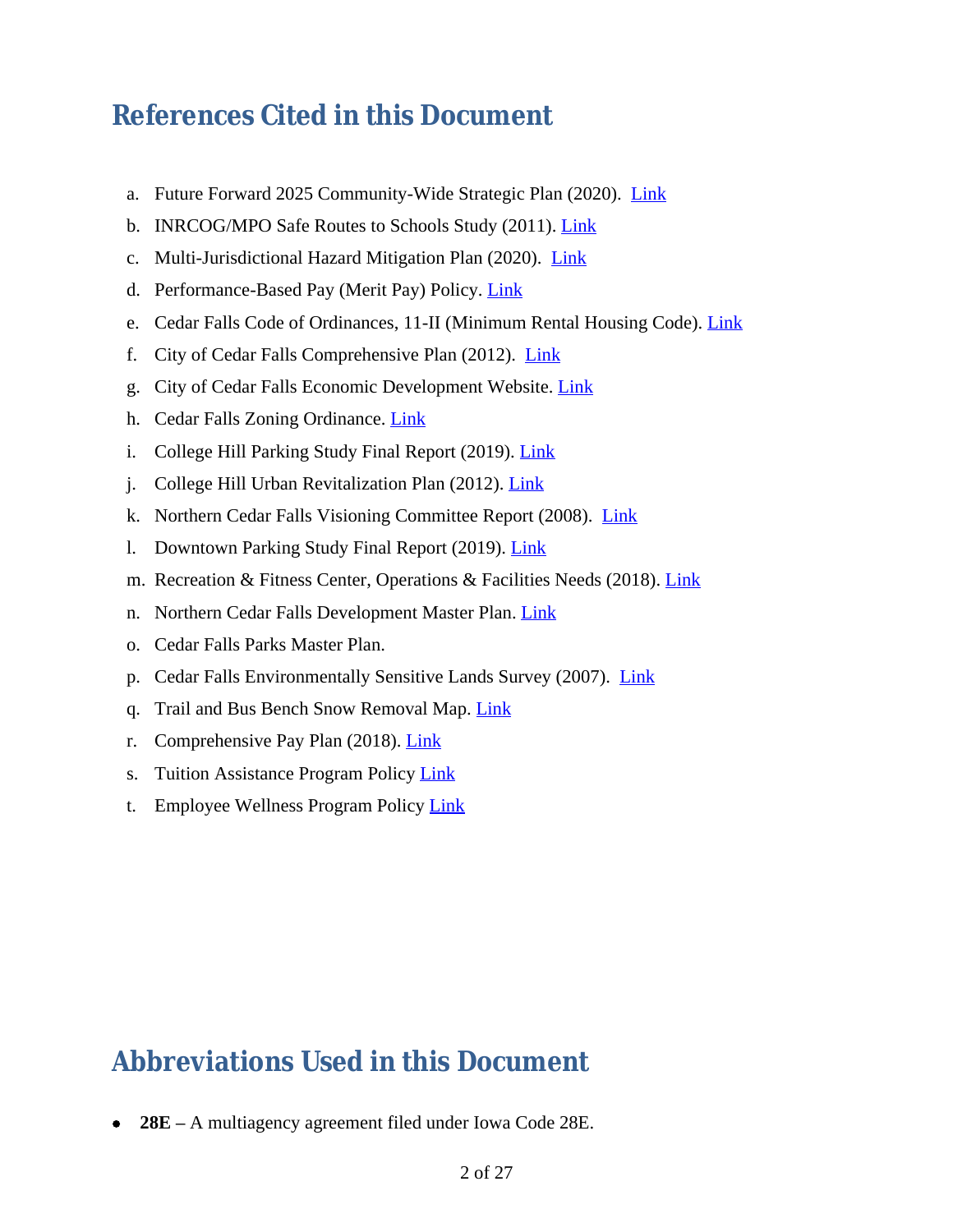- **CD –** Community Development
- **CHP** College Hill Partnership
- **CDBG –** Community Development Block Grant
- **CFCSD –** Cedar Falls Community School District
- **CIP –** Capital Improvements Program
- **CJIS** Criminal Justice Information System
- **CMS –** Community Main Street
- **CSO**  Community Service Officer
- **CFU –** Cedar Falls Utilities
- **DNR –** Iowa Department of Natural Resources
- **EPA** U.S. Environmental Protection Agency
- **FBO –** Finance and Business Operations
- **FY**  Fiscal Year
- **GCV** Grow Cedar Valley
- **GO** General Obligation
- **IDOT** Iowa Department of Transportation
- **INRCOG** -- Iowa Northland Regional Council of Governments
- **LOST** Local Option Sales Tax
- **MET** Metropolitan Transit Authority
- **MPO** Metropolitan Planning Organization
- **POC** Paid On Call
- **PSS**  Public Safety Services
- **PSO** Public Safety Officer
- **PT** Part-Time
- **PW** Public Works
- **ROW** Right of Way
- **RUT** Road Use Taxes
- **SSMID** Self-Supported Municipal Improvement District
- **TIF** Tax Increment Financing
- **UNI –** University of Northern Iowa
- **WWTP –** Waste Water Treatment Plant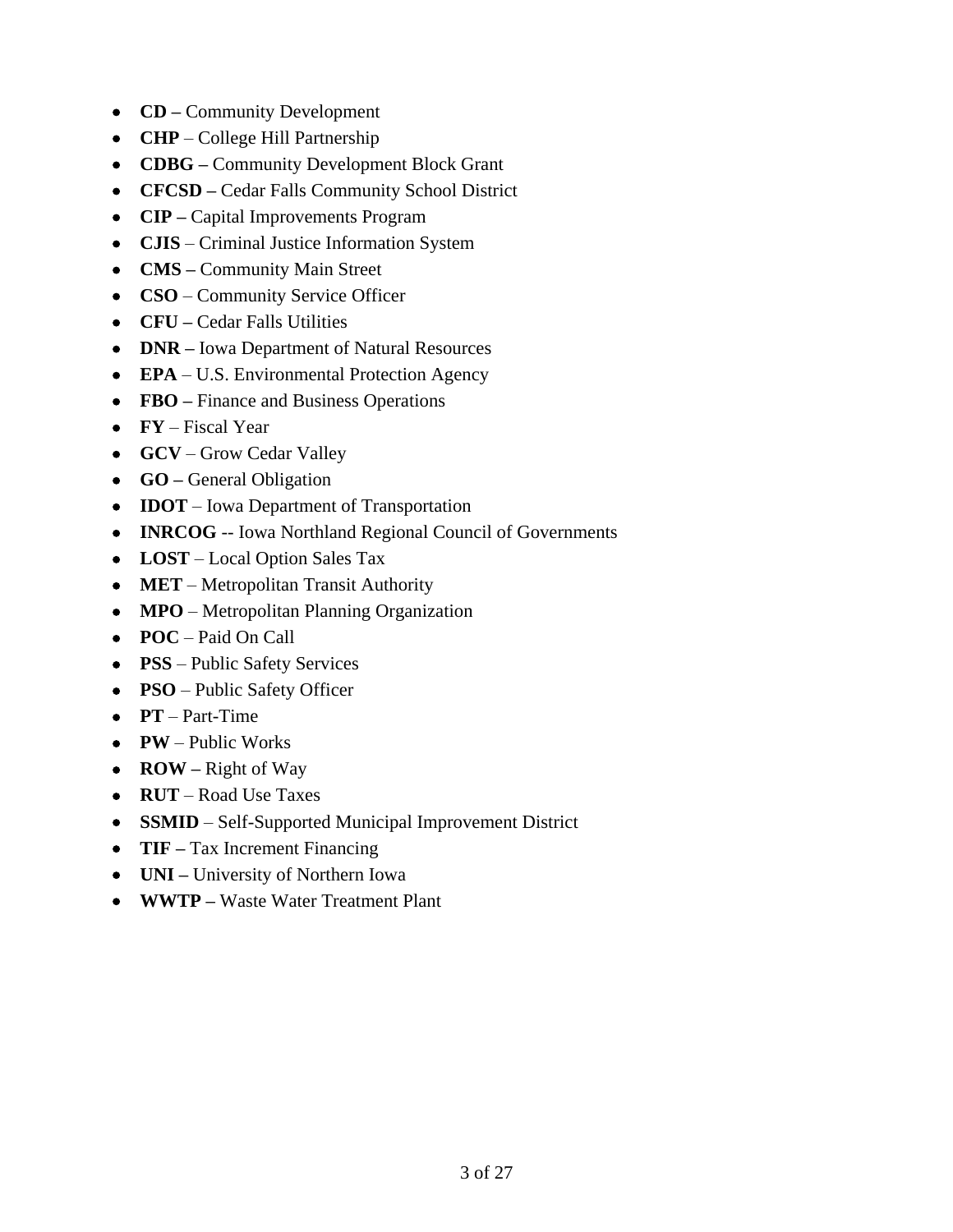# <span id="page-3-0"></span>**1. GOAL #1: DELIVER RESPONSIVE LOCAL GOVERNMENT.**

**Continue to provide a representative system, which identifies and anticipates concerns, problems, and opportunities which are effectively addressed with thoughtful and decisive governmental actions for the benefit of the citizens.**

#### **1.A. SUPPORTING COUNCIL POLICIES**

- 1.A.1. Set policies and guidelines, and provide broad direction to the City Administrator, who in turn formulates management decisions to provide efficient service offerings and operations.
- 1.A.2. As a policy-making body, interpret community needs and values and convey them to City staff through consistent legislative and policy actions.
- 1.A.3. Continue to provide a forum for public input related to City actions through open public meetings, hearings, committees, commissions, task forces, local access cable television, and web-based media.
- 1.A.4. Encourage active public input into the City's various boards, commissions, task forces, and other advisory bodies.
- 1.A.5. Continually explore and evaluate improved methods of communication with citizens to informing them of City activities and accomplishments.

### **1.B. LONG-TERM AND ONGOING OBJECTIVES**

- 1.B.1. Continue to hold annual meetings with CFU to discuss the impacts and strategies to deal with the on-going transfer of Utility funds in lieu of property taxes, franchise taxes, use of right-of-way, TIF reimbursement, and support of entrepreneurship.
- 1.B.2. Hold joint meetings with policy-making City boards such as the Library Board and the Planning & Zoning Commission.
- 1.B.3. Consider holding when timely, joint meetings with the Waterloo City Council, Black Hawk County Supervisors, CFCSD and UNI on matters of mutual interest.
- 1.B.4. Encourage the professional development of City Council members, city commissioners and board members through staff-facilitated work sessions, training sessions, the Iowa League of Cities annual conference, the Municipal Leadership Academy, and innovative project presentations from other cities.
- 1.B.5. Expand on existing collaborations with the City of Waterloo, CFU, UNI, Black Hawk County, and other governmental bodies to provide high-quality public services at lower cost; examples include art & culture services, airport operations,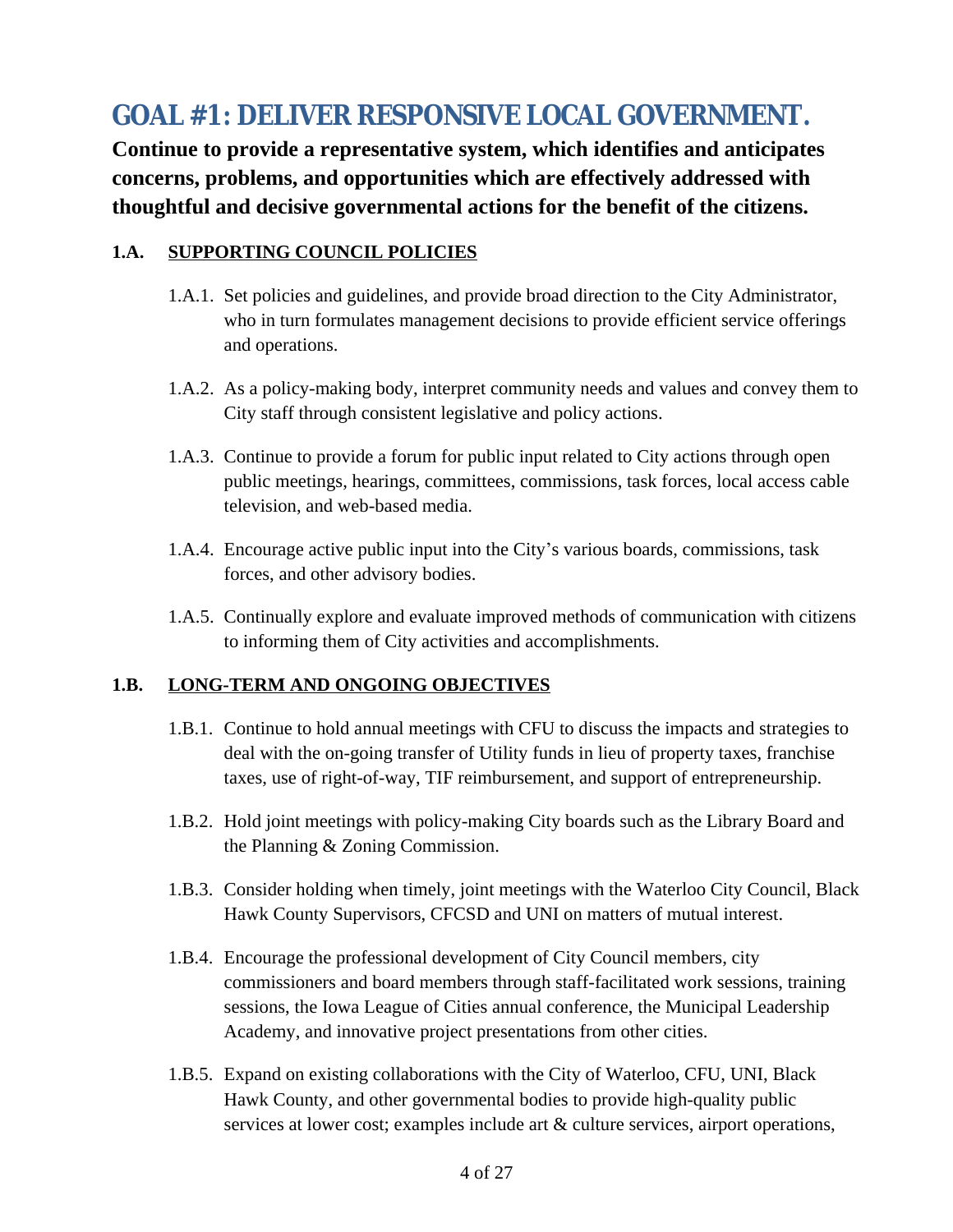public safety services, transit systems, economic development coordination, emergency response, sewer infrastructure, and shared facilities / equipment.

- 1.B.6. Continue working with MET and exploring other transportation options which meet the needs of Cedar Falls' public transit-dependent residents at an affordable cost to the city.
- 1.B.7. Continue to support the development of the five-year Community-Wide Strategic Plan [reference (a)] to help coordinate the long-term efforts of the City's many stakeholders.
- 1.B.8. Continue using the city's quarterly *Currents* newsletter, websites, cable television, social media and other technologies to provide relevant information about City services, activities, and schedules to residents.
- 1.B.9. Continue expanding the Communication Specialist role to facilitate increased communications with the public about all aspects of city government
- 1.B.10. Maintain an online index of major city plans, policies, and documents for easy public reference.
- 1.B.11.Continue to expand the City's online services to take advantage of the prevalence of smartphones & other mobile devices in our community, while also ensuring that the less digitally advantaged can fully access city services.
- 1.B.12.Continue to implement Nutrient Reduction Strategy as submitted to the Iowa Department of Natural Resources (IDNR) to update the existing Wastewater Treatment Facility.

#### **1.C. FY23 DETAILED OBJECTIVES**

1.C.1. City of Waterloo Objectives.

1.C.1.a. Maintain mutual aid agreements with Waterloo for faster emergency response times and lower callback expenses for both cities.

1.C.1.b. Support coordination with Waterloo directly and through INRCOG/MPO on common legislative goals.

1.C.1.c. Support cooperative efforts to upgrade the County Consolidated Communications Center (911 dispatch) while exploring options to minimize costs assessed to Cedar Falls.

1.C.2. University of Northern Iowa (UNI) Objectives.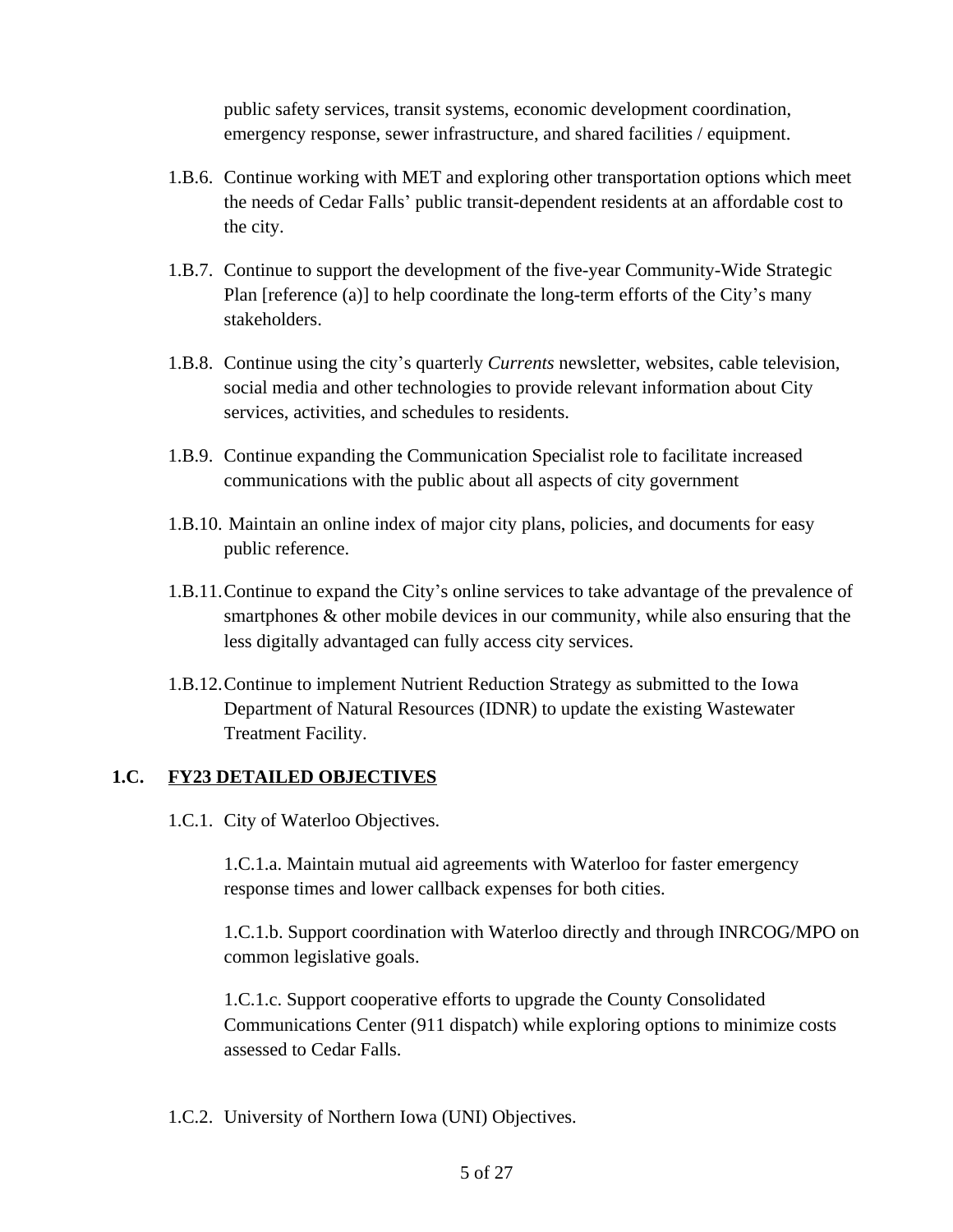1.C.2.a. Continue to collaborate with UNI to address public safety, parking, College Hill neighborhood, equitable payment for City services, sharing of facilities and elimination of duplicated governmental services.

1.C.2.b. Continue to explore the viability of shared service contracts with UNI for policing, fire protection, dispatch, street maintenance, utilities, and recreational facility development and usage.

1.C.2.c. Continue to coordinate the development of new City open field recreational uses with UNI to minimize the purchase of additional land; this approach will allow City funds to be used for site development.

1.C.2.d. Engage with Iowa Workforce Development and UNI to explore opportunities to retain recent UNI graduates in Cedar Falls.

1.C.2.e. Continue to provide paid internships to UNI students as a means to promote civic engagement.

1.C.3. Cedar Falls Community School District (CFCSD) Objectives.

1.C.3.a. Assist CFCSD with infrastructure improvements that create parking areas, joint City/Schools playgrounds, and building expansion areas.

1.C.3.b. Support improvements to parking and pedestrian traffic near public schools in accordance with the Safe Routes to Schools Study [reference (b)]; examples of such design are Orchard Hill Elementary, Southdale Elementary, and Lincoln Elementary.

1.C.3.c. Coordinate with CFCSD on the completion of the new Cedar Falls High School; identify local, county and state facilities, programs and property which can minimize duplication of services.

1.C.3.d. Continue to engage directly with High School student groups to introduce students to civic engagement (e.g.CAPS program).

1.C.3.e. Build collaboration between CFCSD and the City to highlight and celebrate the many cultures in the community and how they add value to our city.

1.C.3.f. Create pathways and collaborative equity discussions between businesses and UNI.

1.C.3.g. Participate in a community-wide equity committee.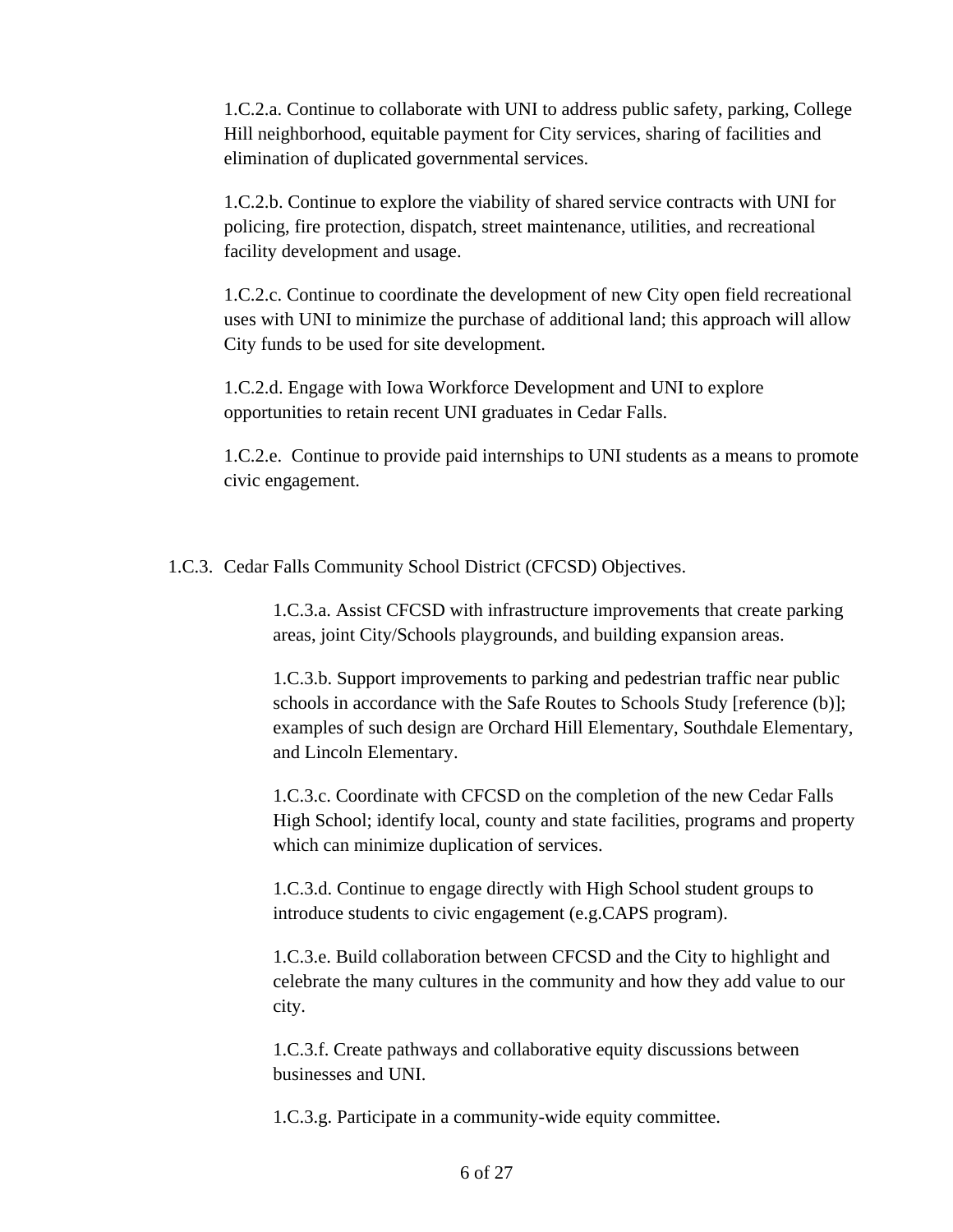1.C.4. Cedar Falls Utilities (CFU) Objectives.

1.C.4.a. Annually consider repaying eligible CFU expenses (if excess TIF revenues exist) for CFU projects completed in City TIF districts. 1

1.C.4.b. Support CFU in the implementation of water service programs, as CFU is the sole governmental entity authorized by code to provide these services.

- (1) Implement public water special assessment programs (if requested by CFU) to install a public water system in un-serviced areas<sup>2</sup>, if requested and financially supported by a majority of benefited property owners.
- (2) Use CDBG funding (if eligible) to pay for water service line connection for all residents who are income-eligible and property taxes to pay for fire hydrant installation; CFU will pay for all water line over-sizing and property owners will pay all other expenses, less any other funding sources.

1.C.4.c. Continue to explore sustainability and resiliency initiatives jointly with CFU.

1.C.5. Resiliency and Sustainability Objectives.

1.C.5.a. Continue to implement the Island Park Revitalization Plan.

1.C.5.b. Continue to evaluate cost effective measures to reduce damages resulting from Cedar River flooding.

1.C.5.c. Continue to support conversion of city buildings to LED lighting, when cost-effective, to reduce the City's electricity demand.

1.C.5.d. Continue to support the conversion of unused City property to native tallgrass prairie (when practical) to reduce storm water runoff, minimize lawn maintenance requirements, and provide habitat for wildlife and pollinators.

1.C.5.e. Continue to support the conversion of select gravel alleys to permeable alleys (when funds permit) to reduce gravel erosion and pollution from storm runoff.

<sup>1</sup> Reimbursement would be subject to CFU maintaining a fair and updated annual transfer that equitably compensates the City for return on investment from City ownership, property taxes, franchise fees and use of ROW.

<sup>&</sup>lt;sup>2</sup> Examples include parts of northern Cedar Falls, Viking Place, Horseshoe Drive and some rural properties.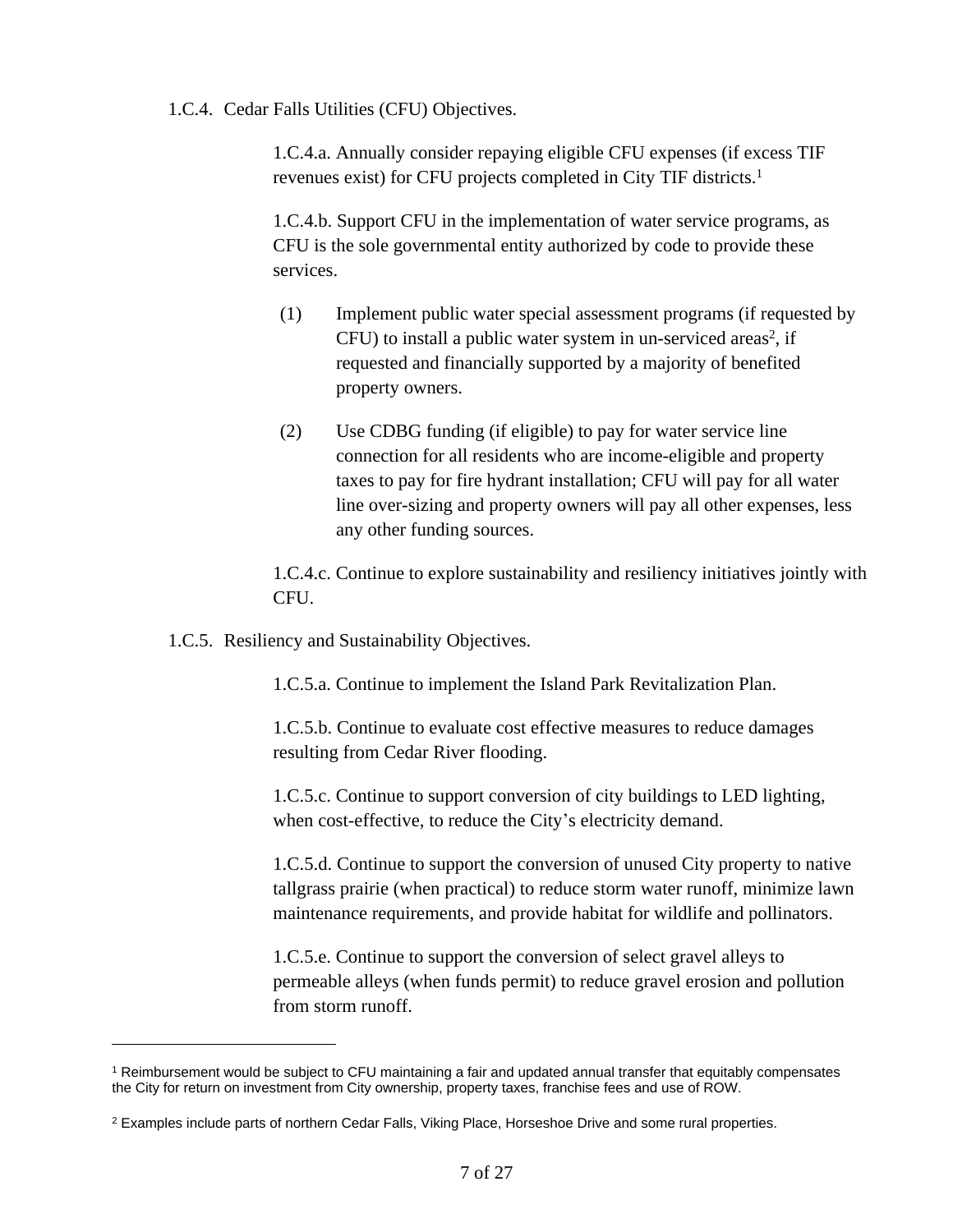1.C.5.f. Continue to support the development of a city Resilience Plan to identify opportunities for increased city resiliency & sustainability.

1.C.6. Racial Equity and Human Rights Objectives.

1.C.6.a. Invest in organizational capacity and infrastructure through hiring under Human Resources personnel to achieve human rights and equity goals.

1.C.6.b. Continue to actively partner with the Black Hawk County Health Department, CFCSD, UNI, and Grow Cedar Valley to develop coordinated and supporting equity plans and initiatives.

1.C.6.c. Build collaboration between the CFCSD and City to highlight and celebrate different cultures in the community and how they add value to the city.

1.C.6.d. Create pathways and collaborative equity discussions between businesses and UNI.

1.C.6.e. Work with Human Rights Commission about forming a Diversity, Equity, & Inclusion (DEI) subcommittee or determine best approach to establishing a Cedar Falls Equity Committee.

1.C.6.f. Work towards actively building capacity to create public engagement opportunities that are welcoming and inclusive.

#### 1.C.7. General Governance Objectives.

1.C.7.a. Continue support for 'Mayor's Updates' to inform the City Council, Cedar Falls residents and stakeholders of the status of Council priorities, City projects, upcoming activities and key information.

1.C.7.b. Continue to specify in council agenda memos and presentations how a project or topic fits into the City Council's stated goals and priorities.

1.C.7.c. Maintain a directory of governmental units, neighborhood groups, and other stakeholders the City Council would periodically like to meet with to discuss common interests.

1.C.7.d. Maintain an online calendar of civic events of relevance to city elected officials, published with as much advance notice as possible to facilitate attendance.

1.C.7.e. Develop a long-term participation protocol for public meetings, including videoconferencing options.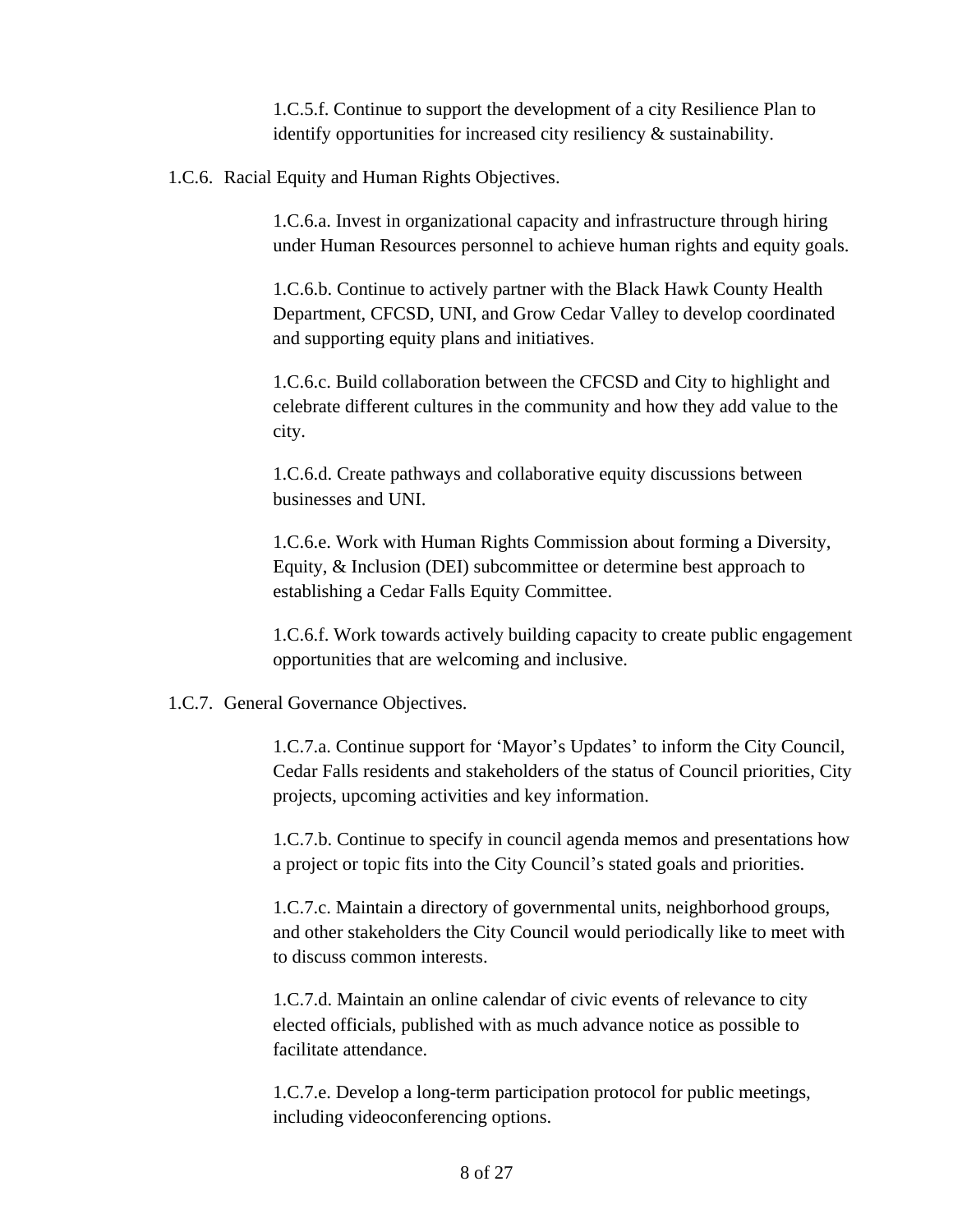1.C.7.f. Hold city council work sessions on council meeting Mondays to discuss complex or potentially contentious matters, including:

- (a) Political Campaigning (federal / state / local) within City Parks
- (b) Resilience Plan Final Report

# <span id="page-8-0"></span>**2. GOAL #2: ENSURE GOVERNMENT EFFICIENCY AND EFFECTIVENESS.**

### **Equitably deliver services in a cost effective, efficient, professional, and timely manner.**

### **2.A. SUPPORTING COUNCIL POLICIES**

- 2.A.1. Carry out the Short-Term Financial Plan (Annex A).
- 2.A.2. Ensure that the community's health, safety, and welfare are protected through the provision of essential cost-effective, efficient, professional, and timely public services.
- 2.A.3. Adopt a balanced budget reflecting the community's economic climate and needs.
- 2.A.4. Continue to monitor the impacts of the State of Iowa's roll back of commercial/industrial taxable values without long-term guaranteed backfill funding.
- 2.A.5. Maintain a budget philosophy of self-sufficiency in all major funds.
- 2.A.6. Adopt a Capital Improvements Program annually which coordinates major capital expenditures and is responsive to property tax levies and the City's debt restrictions.
- 2.A.7. Maintain a stable property tax rate relative to the consumer price index.
- 2.A.8. Deposit funds in excess of annual operations expenses (including released TIF funds) in a capital reserve account for projects such as the repurposing of city hall, economic development, public land acquisition, redevelopment or other one-time expenses approved by the City Council.
- 2.A.9. Evaluate each newly proposed service to determine the cost, relative importance and value of each service, and to identify unnecessary duplication within City-sponsored programs.
- 2.A.10.Identify and implement cost-effective methods to save energy within City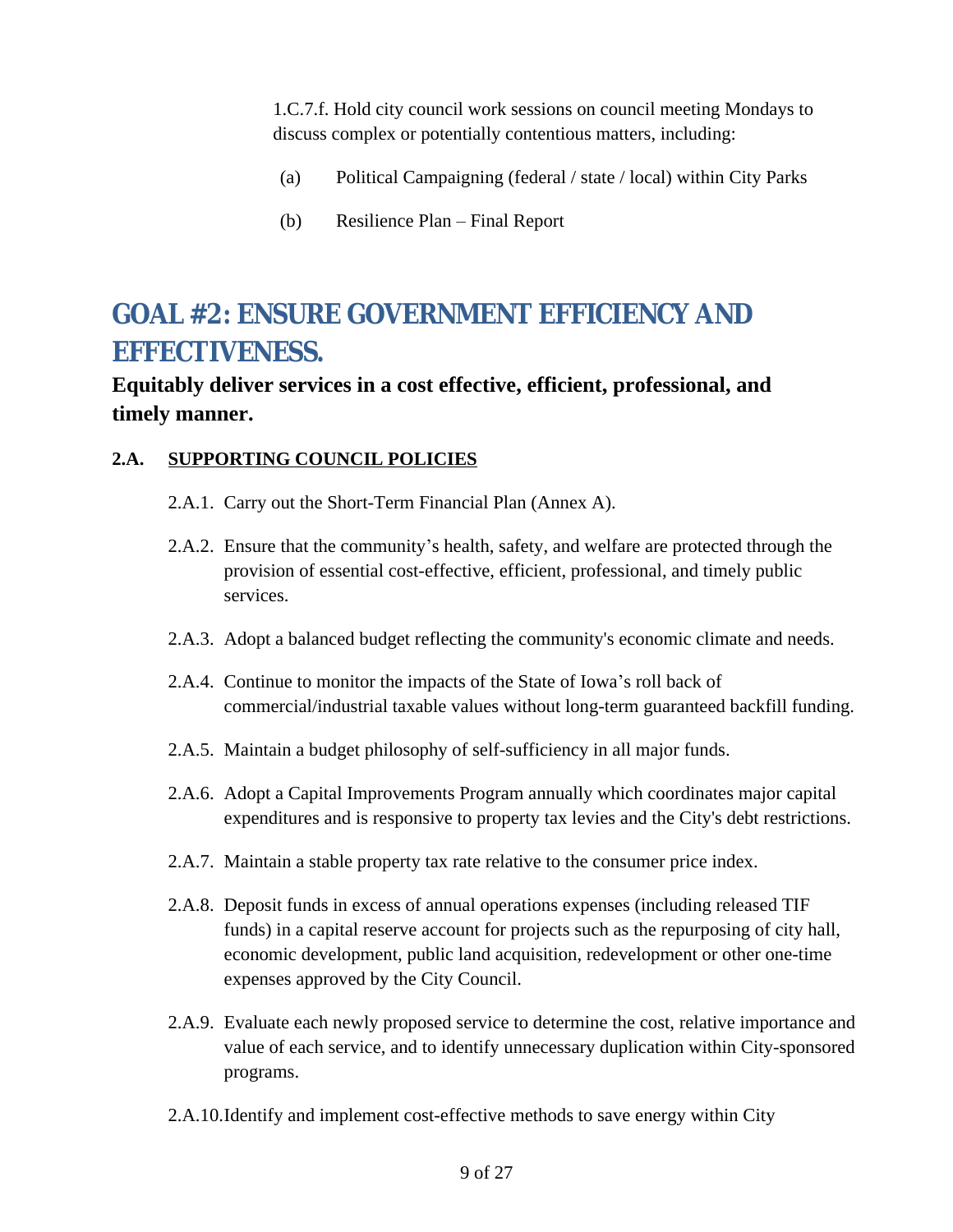operations.

#### **2.B. LONG-TERM AND ONGOING OBJECTIVES**

- 2.B.1. Continue to monitor the City's capacity to provide adequate maintenance of its growing infrastructure. Maintain a long-term maintenance plan, including a contingency plan to respond to reductions in maintenance funds if encountered in the long term.
- 2.B.2. Continue to dedicate future accumulating cash generated by mid-year budget reductions for one-time future expenses such as capital projects.
- 2.B.3. Continue to dedicate TIF release dollars generated by expired TIF areas to future economic development projects.
- 2.B.4. Continue to explore appropriate opportunities for privatization of city services
- 2.B.5. Continue the annual street repair program using RUT and LOST revenues.
- 2.B.6. Ensure that essential services (public safety, parks, sewers, roads, refuse collection) are offered, while constantly exploring ways to increase efficiency in delivery.
- 2.B.7. Encourage civic involvement and volunteerism by citizens to reduce costs, including recycling, picking up leaves, moving cars to assist with efficient snowplowing, cleaning sidewalks, Friends of the Library, Friends of the Hearst Center, and Police Reservists.
- 2.B.8. Maintain the appropriate number of alternative staff in police and fire while improving services and reducing overtime costs by annually recruiting, if necessary new Police Reservists, volunteers, PSOs and POC staff.
- 2.B.9. Periodically conduct an evaluation of the costs and benefits of participation in the County Consolidated Communications Center and CJIS. Determine the fair share of costs that should be assigned to Cedar Falls while exploring a "county funded" system.
- 2.B.10.Maintain the Police Community Service Officer (CSO) program to help supervisory personnel with office duties, allowing supervisors to work closer with the public and provide direction in the field supervision of down-line employees.
- 2.B.11.Maintain staffing levels in all departments that reduce overtime by matching staffing levels to specific service demands as opposed to predetermined rigid standards.
- 2.B.12.Return City property to the tax base (when possible) to support revenue generation and economic development.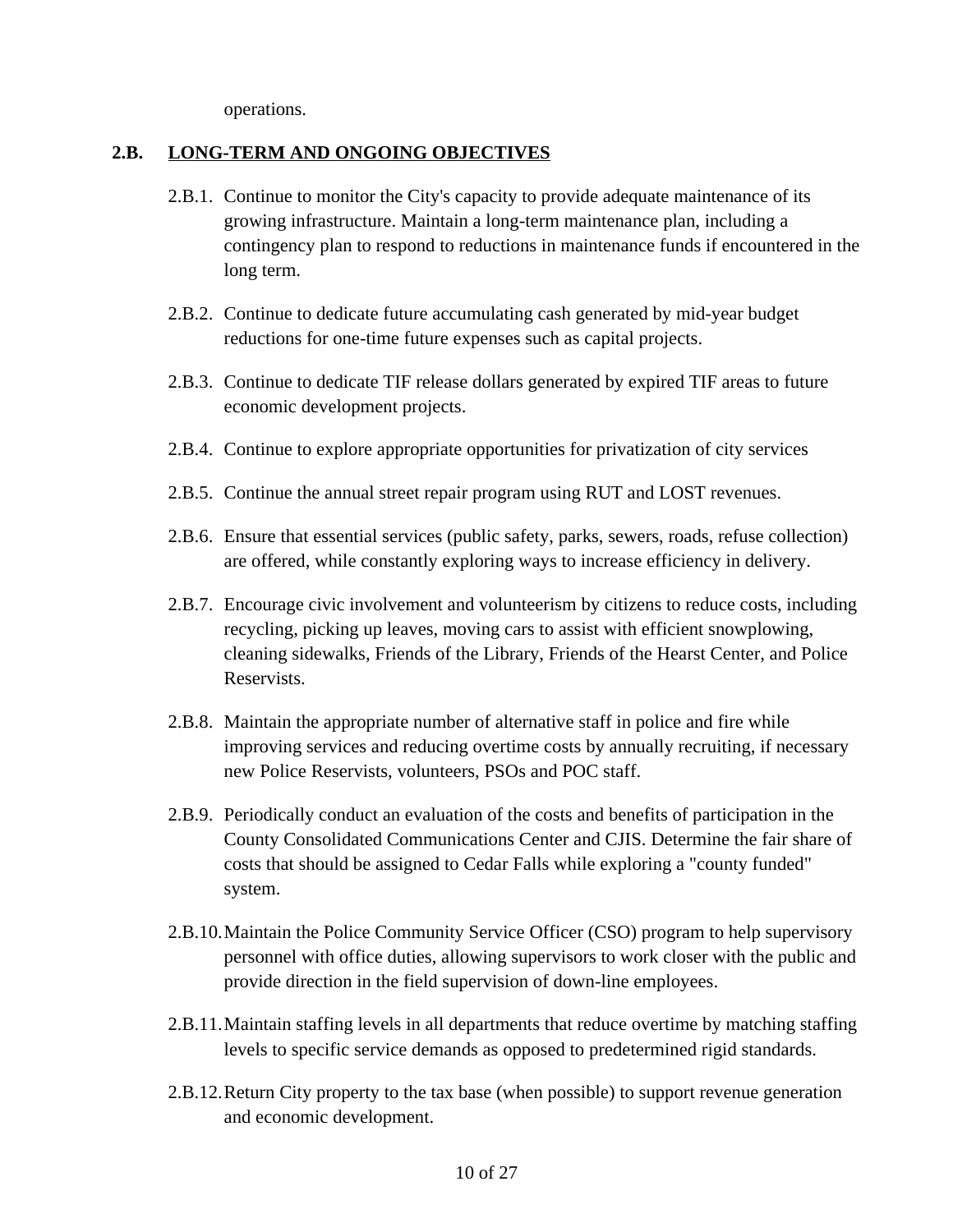#### **2.C. FY23 DETAILED OBJECTIVES**

2.C.1. General Cost Savings Objectives.

2.C.1.a. Evaluate cost-effective alternatives to keep City departments staffed and functional.

2.C.1.b. Continue the review of open positions as they occur.

2.C.1.c. Continue the practice of succession planning to identify talented internal candidates when a vacancy is expected to occur.

2.C.1.d. Continue to promote cross-training programs and alternative employment practices for most effective use of city staff.

2.C.1.e. Continue to explore the sharing of services with other jurisdictions.

2.C.2. Public Safety Objectives.

2.C.2.a. Continue to support and provide feedback on the Multi-Jurisdictional Hazard Mitigation Plan for Black Hawk County [reference (c)] and other intergovernmental emergency response plans.

2.C.2.b. Continue to evaluate the City's Public Safety model, ensuring cost effective and efficient law enforcement, firefighting, and rescue operations.

2.C.2.c. Continue to review the staffing levels of the POC and Reserve programs to ensure the most efficient use of Public Safety funds and personnel.

2.C.2.d. Actively solicit Public Safety Services Department employees to participate in the POC and PSO programs to increase their availability for service.

2.C.2.e. Expand the use of PSOs, part time staff, and POCs to adequately staff fire stations without adding full-time staff or overtime expenses.

2.C.2.f. Continue using supervisor performance measurement tools to hold first line supervisors accountable for daily staffing decisions.

2.C.2.g. Ensure that weekends and holidays are fully-scheduled productive workdays for shift personnel.

2.C.2.h. Minimize fire shift overtime, using volunteers, PSOs, POCs, part-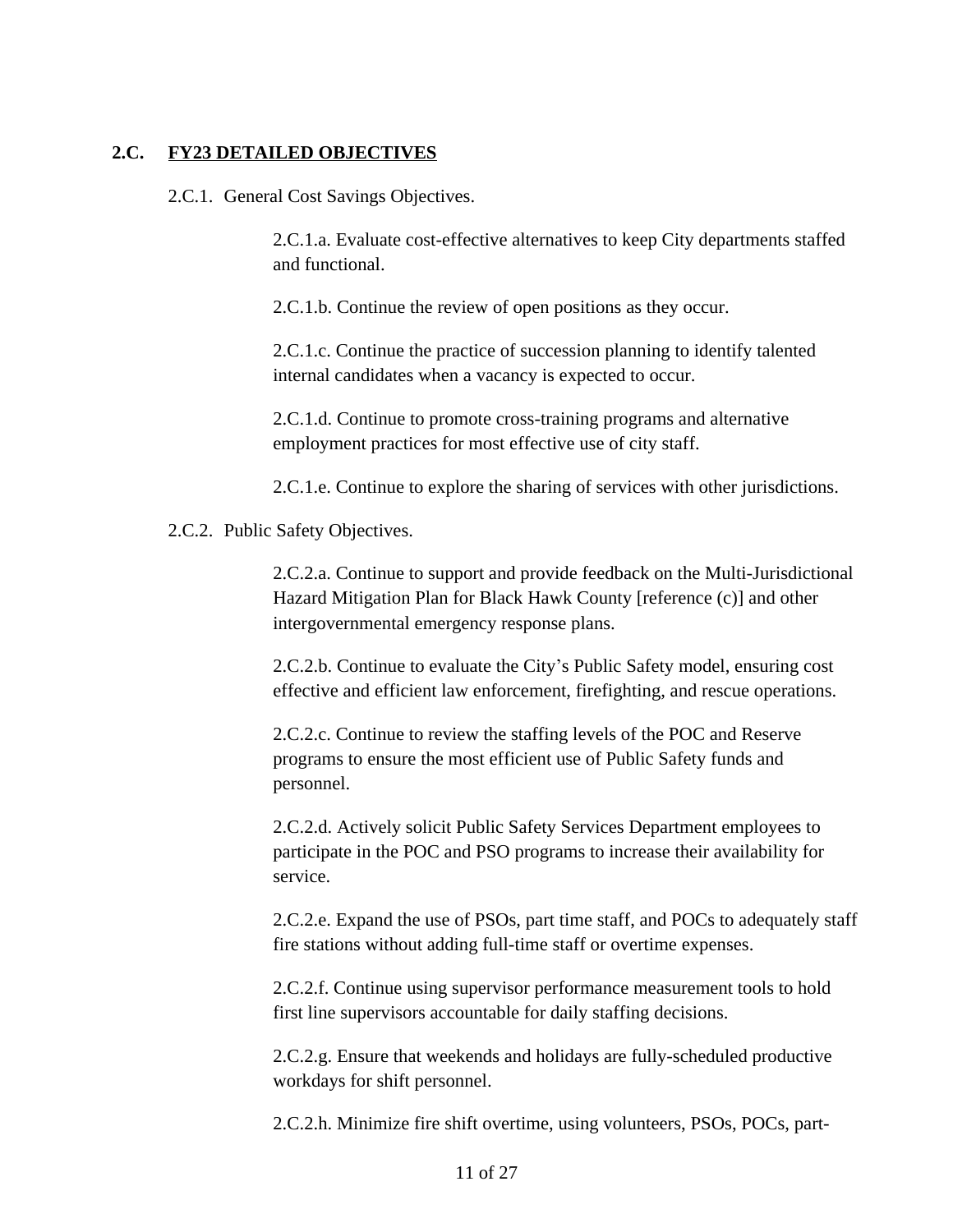time staffing or other cross trained positions to reduce callbacks and staff scheduling expenses.

2.C.2.i. Use the Performance Based (Merit Based) Pay Policy [reference (d)] to reward supervisors who successfully respond to workload demands with decisions that adequately protect the safety of employees and the public while minimizing overtime and callback expenses.

2.C.2.j. Exercise management rights to schedule full staffing to avoid overtime expenses on days where known special public events will tax personnel resources.

2.C.2.k. Pursue the establishment of a new fire station along West First Street / Highway 57.

2.C.2.l. Maintain a fire station staffing plan that directs personnel to stations where the highest number of calls for service occurs.

2.C.2.m. Expand the reach of the City's marketing and promotional campaigns regarding policing and racial equity efforts, beyond traditional media sources.

2.C.2.n. Support Public Safety staff review and implementation of viable Racial Equity Taskforce recommendations for policing.

#### 2.C.3. Code Enforcement Objectives.

2.C.3.a. Continue to identify and implement methods designed to better coordinate inspections while enforcing land use, property maintenance codes, rental housing, and zoning and nuisance ordinance violations citywide with cooperative and coordinated actions by the City's departments.

2.C.3.b. Continue the full-time Code Enforcement Officer position to enforce parking, property maintenance, snow removal, zoning, housing, building, and nuisance codes.

2.C.3.c. Enforce 48-hour parking laws in response to snow events, citizen complaints, habitual violations, and when public safety is compromised.

2.C.3.d. Prioritize code enforcement on issues related to health & safety, property maintenance and over-crowding or over-occupancy.

2.C.3.e. Continue rental inspections on a 3-year cycle.

2.C.3.f. Expand building maintenance code inspections and enforcement city-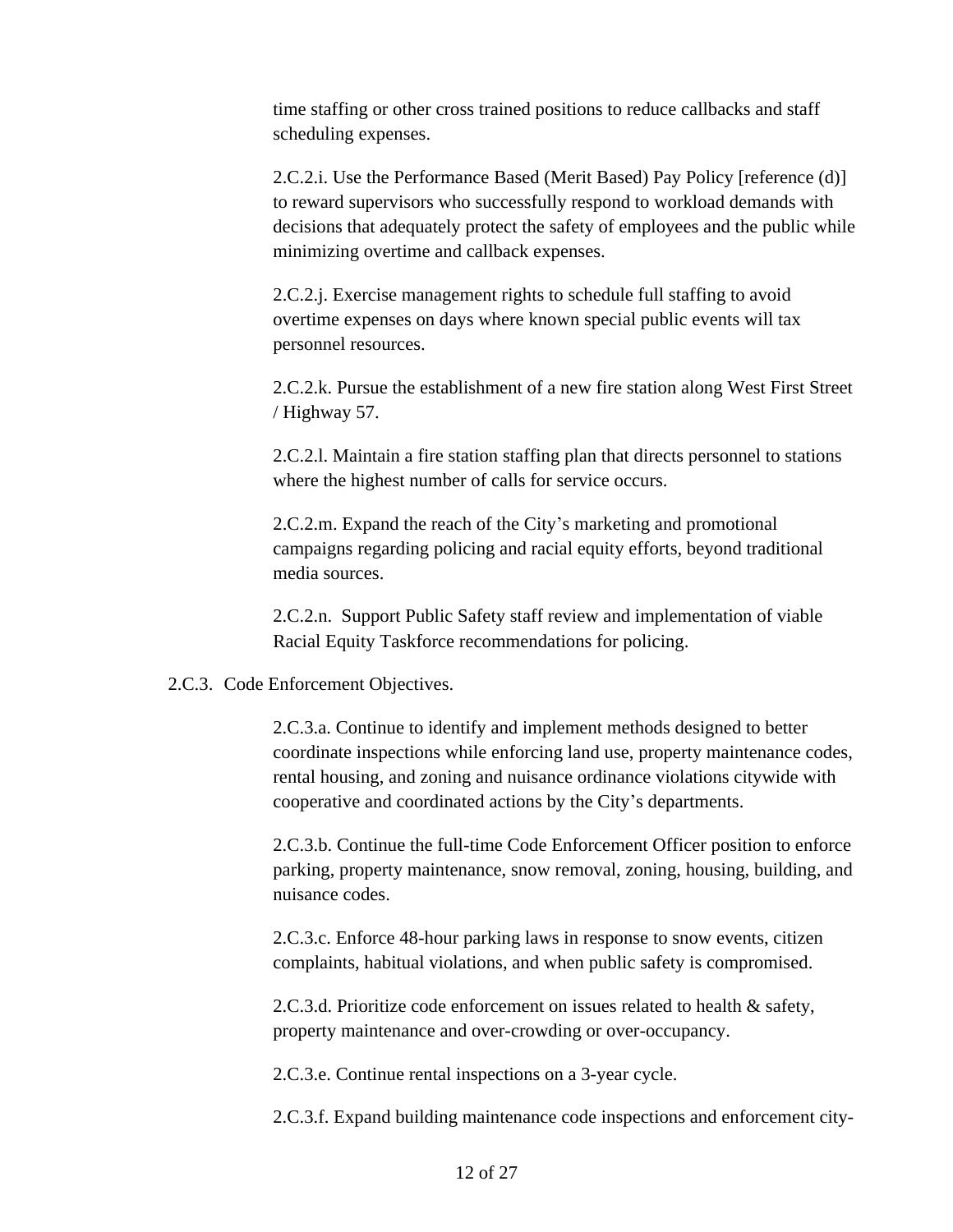wide, including in the College Hill area.

2.C.3.g. Continue to coordinate and consolidate federally subsidized rental and minimum rental housing inspection duties.

2.C.3.h. Continue to evaluate the efficacy of the Landlord Accountability Ordinance [reference (e)] annually.

2.C.3.i. Implement traffic and parking controls based on public input meetings, test cases, sound engineering / best practices, and specific structural or safety limitations (street width, density, traffic flow and safety).

2.C.3.j. Enforce laws prohibiting illegal parking on private property (front yards and non-conforming lots).

2.C.3.k. Enforce over-occupancy regulations.

2.C.3.l. Enforce parking restrictions on all streets less than 31' in width, based on the need for public safety vehicle accessibility.

2.C.3.m. Employ traffic calming devices, when appropriate, to address neighborhood traffic concerns.

2.C.3.n. Consider ordinance changes recommended by the Single Family Conversion task force to limit the number of converted single family homes in neighborhoods.

2.C.4. Fire Prevention and Suppression Programs Objectives.

2.C.4.a. Continue to assign Minimum Rental Housing, Section 8 Rental and Commercial Inspection duties to Fire shift personnel whenever possible.

2.C.4.b. Continue annual smoke detector inspections in businesses and residences, recognizing that smoke detectors identify fire hazards at the earliest possible time.

2.C.4.c. Staff fire stations whenever possible with a combination of career, PSO, POC, PT, ambulance and volunteer staff to maintain readiness while reducing staffing costs.

2.C.4.d. Continue placing firefighting ensembles in police vehicles for faster response times.

2.C.4.e. Continue deploying CAFS equipment in select police vehicles to provide faster fire suppression response times.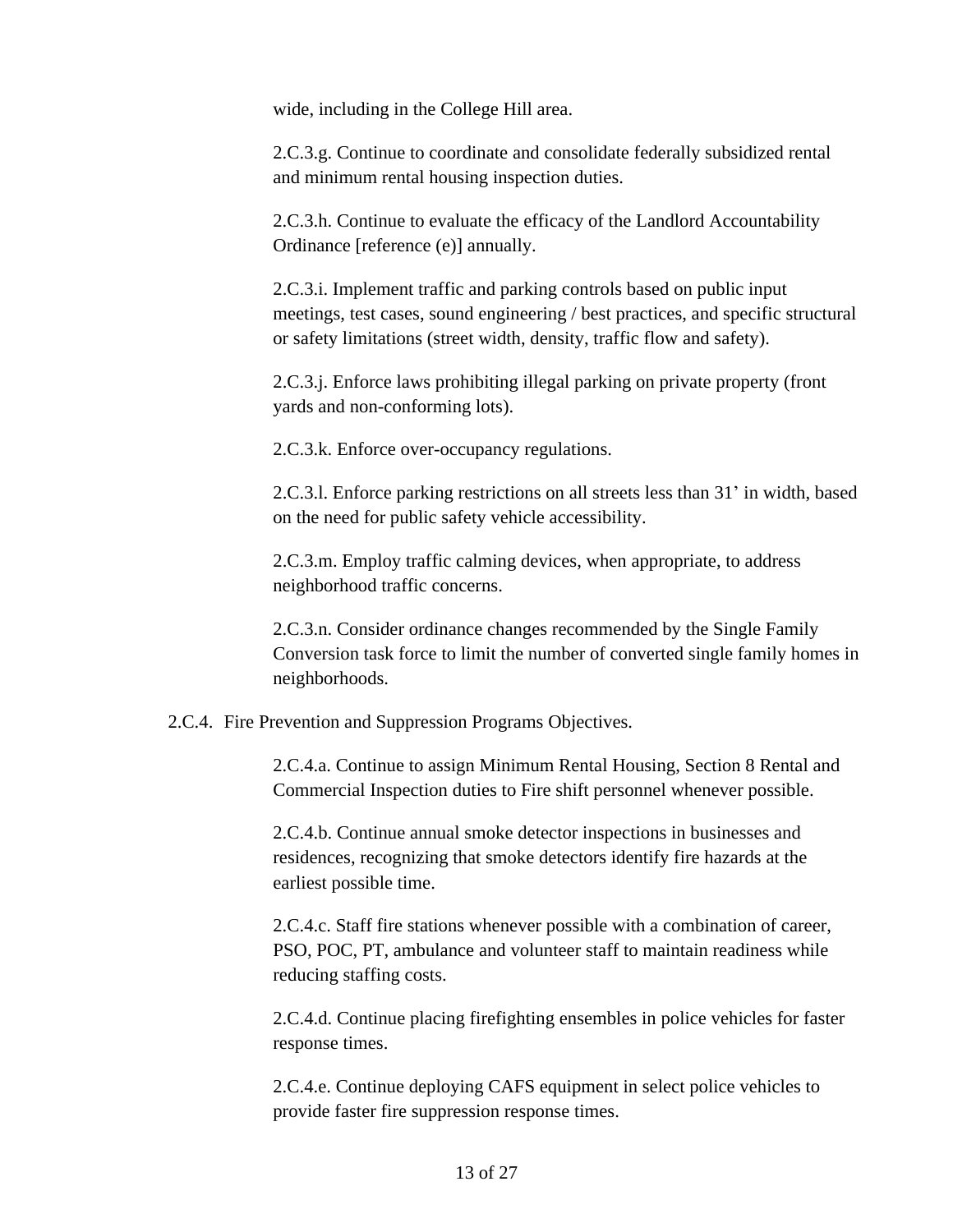2.C.4.f. Encourage the Fire Chief to exercise management authority in implementing fire station staffing plans, and encourage the Battalion Chiefs to use management discretion in determining daily staffing levels using alternative staff.

2.C.5. Yard Waste & Refuse Objectives.

2.C.5.a. Determine if yard waste collection programs should be altered or expanded based on the efficiency of material collection, customer satisfaction and general cost efficiency.

2.C.5.b. Evaluate City-operated leaf vacuum collection rates to determine if they are set at levels that encourage property owners with small volumes of leaves to compost, mulch or utilize 'City' container disposal methods; ensure that the rate offers a cost-effective option for property owners who must dispose of large volumes of leaves.

2.C.5.c. Evaluate how the expansion of the hours of operation for the yard waste drop off site has impacted revenues and expenditures.

2.C.5.d. Continue the City's public relations program to encourage the environmentally safe disposal of yard waste.

2.C.5.e. Continue to review refuse fees, when timely, to ensure that sufficient revenues exist to cover all collection costs.

2.C.6. Stormwater and Wastewater Objectives.

2.C.6.a. Review sewer rental fees to ensure that sufficient revenue exists in the next several years to pay for EPA mandated treatment plant improvements and other sewer projects.

2.C.6.b. Continue to review stormwater fees, when timely, to determine if sufficient fees exist to pay for projected storm water costs outlined in the CIP.

2.C.7. General Legislative Objectives.

2.C.7.a. Continue using lobbyists to influence legislative action related to municipal issues.

- (1) Continue to contract with a professional lobbyist to represent City interests to the State legislature.
- (2) Continue membership in the Iowa League of Cities to lobby for all Iowa cities.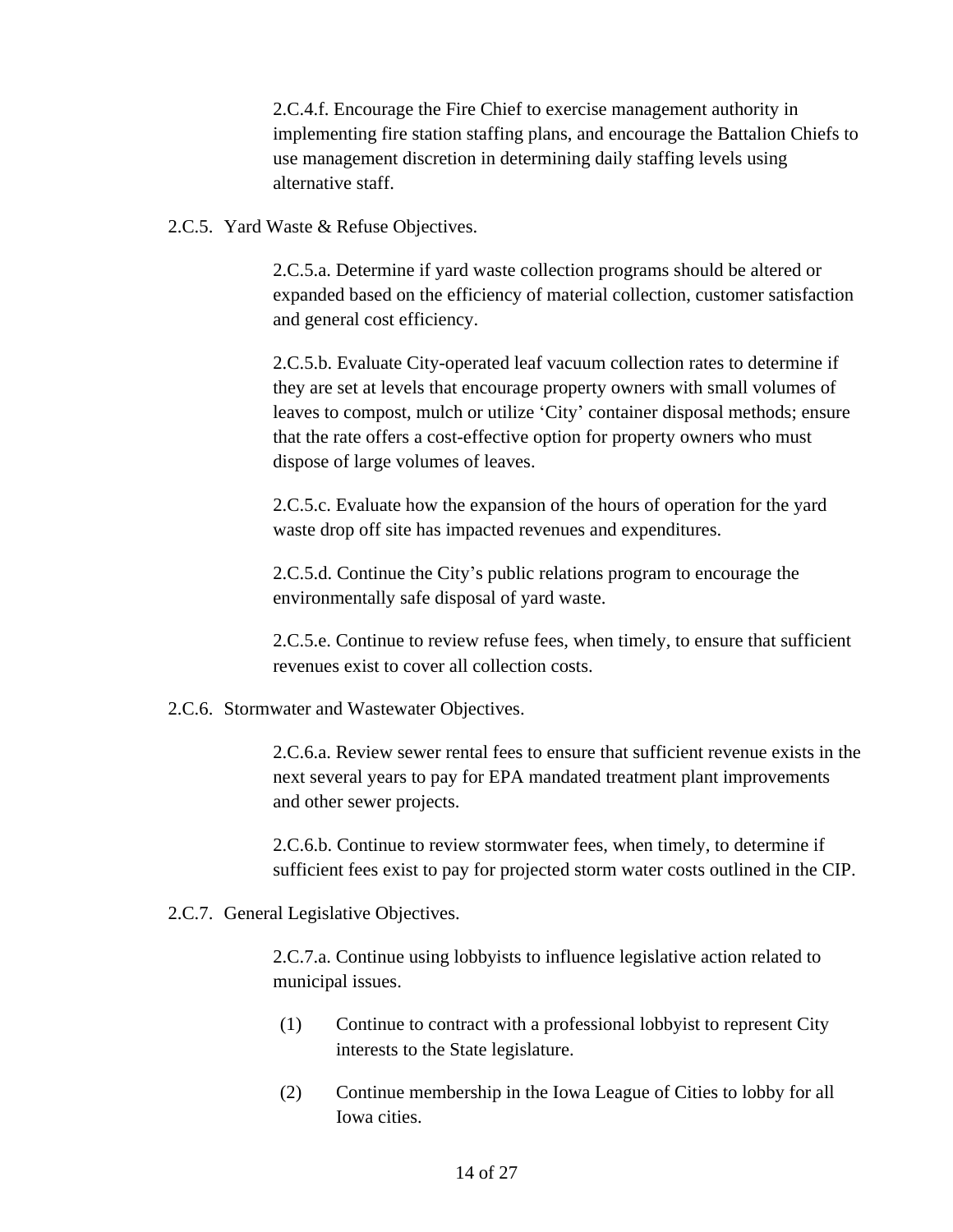2.C.7.b. Continue to oppose changes to TIF laws that would impair the use of TIF as an economic development tool.

2.C.7.c. Continue to support property tax reform initiatives that eliminate the rollback formula that shifts burdens among classes of property.

2.C.7.d. Continue to meet with legislators to increase rapport, gain insight into current legislative directions, and to apprise them of the City's revenue generation challenges, as well as the negative impact of legislation (including unfunded mandates, tax exempt and rollbacks).

2.C.7.e. Continue pre- and post-legislative session meetings with area representatives to discuss topics of mutual interest.

2.C.8. State Legislative Objectives.

2.C.8.a. *Introduction.* The November 2020 elections resulted in no changes in the political party that will control the Iowa House and Iowa Senate, along with the Governor's office; Republicans will maintain "trifecta" control of these three institutions for both the 2022 legislative session. There will be redistricting impacts on Cedar Falls.

2.C.8.b. State Legislative Concerns.

- (1) Tax Cut/Tax Reform. Expect a wide-ranging discussion of ways to significantly lower income taxes in Iowa. One of those discussion items will be a review of the local option sales tax the cities currently collect. Local governments will need to forcefully advocate protecting the continuance of this funding.
- (2) Restrictions on the use of Tax Increment Financing (TIF) and Tax Credits. House File 849 was passed in the 2021 session that put 20 year sunsets on all TIF districts and may bring more discussion in 2022. Cedar Falls supports the continuation of TIF as the primary tool for communities to promote economic development.
- (3) Restrictions on Local Control of Decision-making. Such legislation runs contrary to the intent of the Iowa Constitution's Home Rule Amendment.
- (4) Other Concerns. Cedar Falls will continue to oppose any unfunded mandates, reserve restraints (\$8.10 levy, rollback, 411 pensions, recouping of legal costs associated with public record requests, etc.)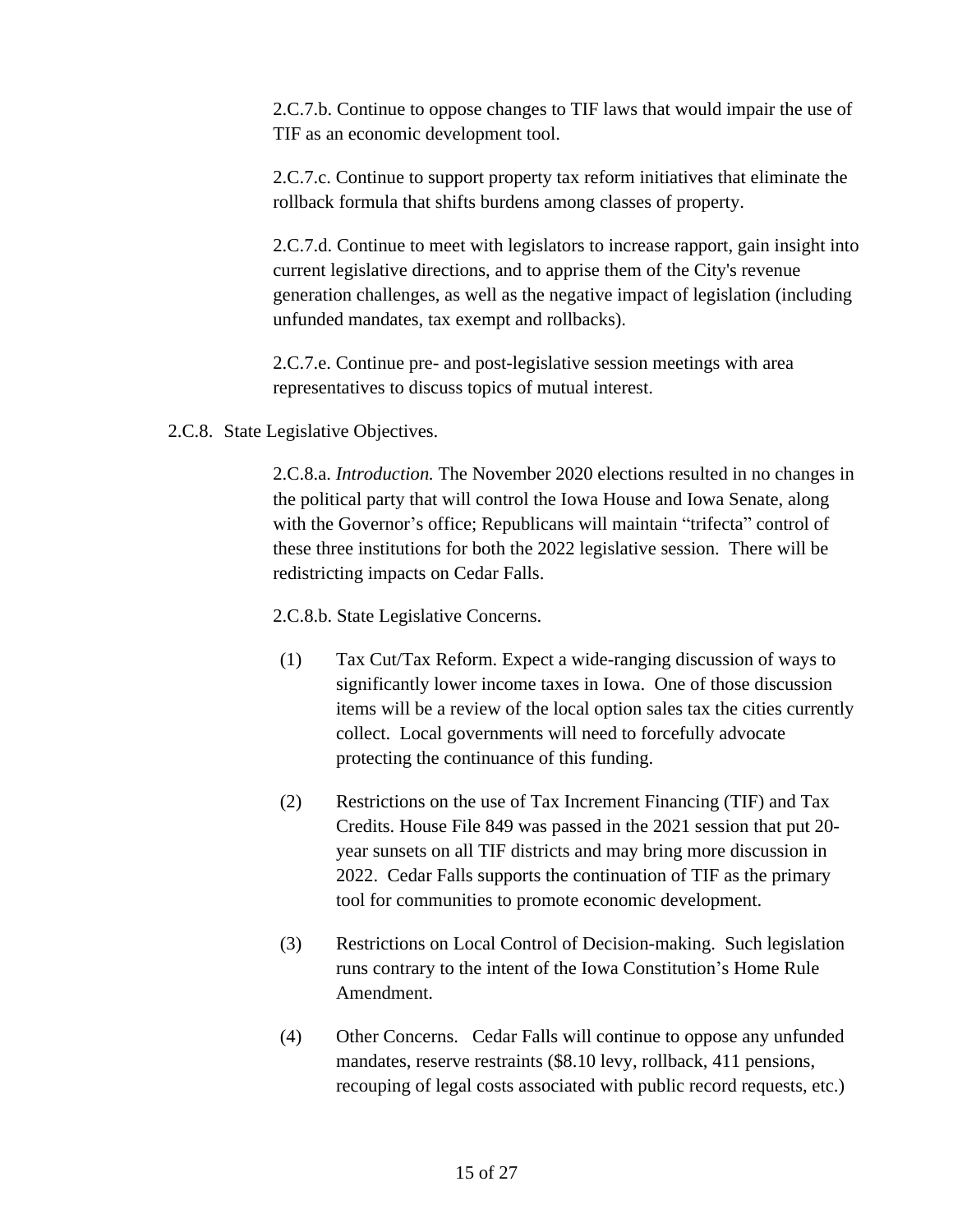erosions of Home Rule Amendment<sup>0</sup> authority, and elimination of state tax credits used for economic development.

- 2.C.8.c. State Legislative Opportunities.
- (1) Housing. Cedar Falls supports state efforts to provide additional resources to communities for housing construction, including more state support of local housing trust funds and expansion of the Workforce Housing Tax Credits. An Economic Recovery Advisory Board was created in 2020 to make recommendations for helping Iowa recover from COVID-19. Part of their recommendations will include several to increase funding for workforce housing tax credits and the State Housing Trust Fund. Passage of these recommendations might provide an opportunity for the City of Cedar Falls to secure financial assistance for housing initiatives in the city.
- (2) Water and Wastewater Infrastructure. Cedar Falls supports state efforts to provide additional funding sources and flexible policies related to water, wastewater, and storm water infrastructure; these changes are necessary to meet the demands of increasing environmental regulation of cities. Funding for local government water and wastewater infrastructure may come through the State's ARPA, Infrastructure, and COVID relief funds.
- (3) University of Northern Iowa. During the 2021 legislative session, the City of Cedar Falls provided support for UNI's legislative priorities, and would expect to do so again in 2022.
- 2.C.9. Federal Legislative Objectives.

2.C.9.a. Continue to request federal transportation funding support for major street projects, including the Greenhill and Highway 58 interchange, including a city funding match.

2.C.9.b. Request federal funding for EPA mandated treatment plant improvements.

2.C.9.c. Support CFU in securing federal grants for utility or telecommunication infrastructure projects which will benefit citizens through

<sup>&</sup>lt;sup>0</sup> The home rule amendments of the Iowa Constitution give cities and counties authority to determine their own local affairs and government in a manner which is not inconsistent with state statute, except that home rule power and authority does not extend to the authority to levy a tax without the express authorization of the General Assembly. See [https://www.legis.iowa.gov/DOCS/LSA/Legis\\_Guide/2009/LGLSL054.PDF](https://www.legis.iowa.gov/DOCS/LSA/Legis_Guide/2009/LGLSL054.PDF).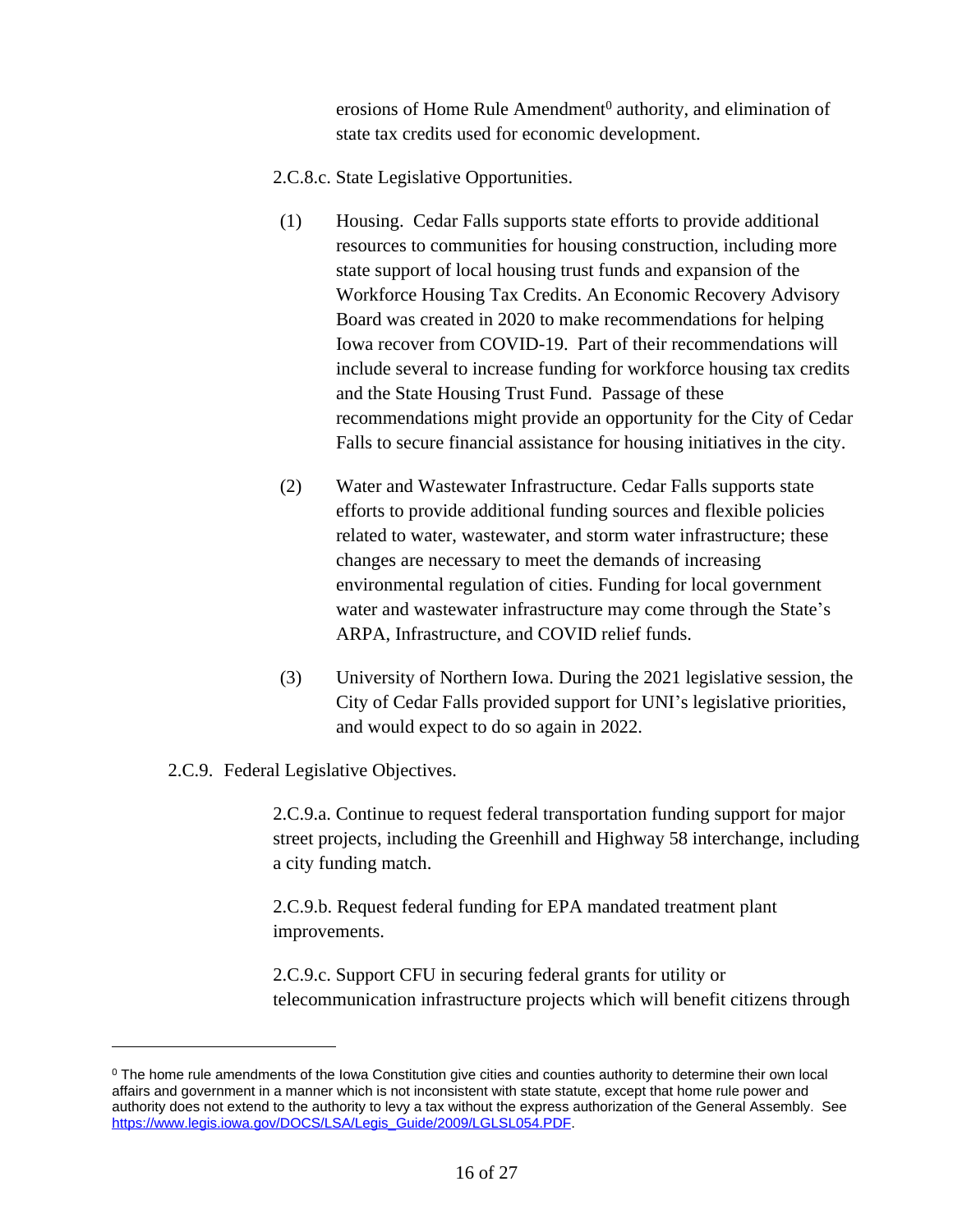improved reliability, security, efficiency, accessibility, or environmental impacts.

# <span id="page-16-0"></span>**3. GOAL #3: PROMOTE ECONOMIC DEVELOPMENT.**

### **Create an environment conducive to economic development.**

#### **3.A. SUPPORTING COUNCIL POLICIES**

- 3.A.1. Function as a catalyst to encourage business development and expansion in Cedar Falls.
- 3.A.2. Continue to support public and private economic development efforts in Cedar Falls and the metropolitan area.

### **3.B. LONG-TERM AND ONGOING OBJECTIVES**

- 3.B.1. Develop initiatives, when financially feasible, to support the economic development goals contained in the city's Comprehensive Plan [reference (f)]
- 3.B.2. Implement a long-term plan for the development of future TIF districts. This plan should include ways to acquire land and provide adequate infrastructure utilizing cooperative efforts with other groups and agencies.
- 3.B.3. Continue the systematic and strategic buyout of flood-prone properties to retain viable areas based on quality of infrastructure, elevation and contiguousness.
- 3.B.4. Prepare on a project–by-project basis an in-depth analysis of the long-term economic benefits vs. public investment/risk for each private/public cooperative economic development venture; the analysis must conclude that the long-term financial benefit derived by Cedar Falls taxpayers clearly out-weighs the risk of public financial assets.

### **3.C. FY23 DETAILED OBJECTIVES**

3.C.1. General Economic Development Objectives.

3.C.1.a. Offer economic development incentives on par with other Iowa cities to remain competitive in the site selection process.

3.C.1.b. Continue to support and develop the city's economic development website [reference (g)].

3.C.1.c. Use TIF funds to acquire land for development into marketable industrial lots.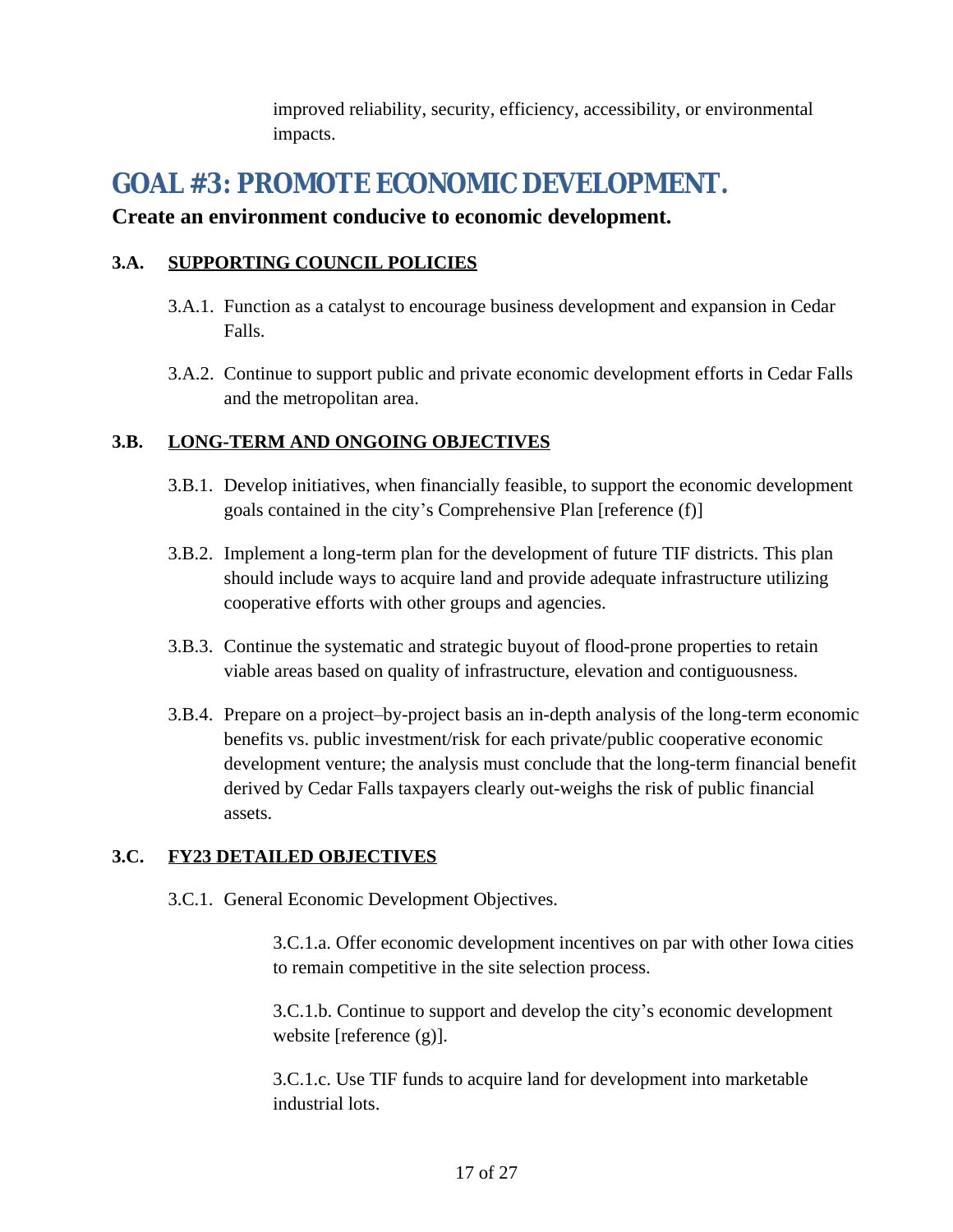3.C.1.d. Use TIF funds to provide cash incentives to developers and business owners when consistent with City economic development policies.

3.C.1.e. Explore the establishment of a University Avenue Corridor TIF district.

3.C.1.f. Review downtown incentives (following adoption of new zoning) to consider the increase in assessed value and to incentivize enhanced architectural design or public benefits.

3.C.1.g. Provide property tax abatement (based on current schedules) for projects meeting adopted job creation and tax base growth criteria.

3.C.1.h. Continue to allocate TIF funds for redevelopment projects on College Hill, in Downtown, and in northern Cedar Falls.

3.C.1.i. Continue to dedicate funds for expanding economic development marketing efforts.

3.C.1.j. Explore options for city support of expanded day-care options in Cedar Falls.

3.C.1.k. Pursue expanded benefits and incentives to recently-separated military members willing to relocate to Cedar Falls, as part of the state's Home Base Iowa initiative.

3.C.2. Regional Economic Development Organization Objectives.

3.C.2.a. Continue regional economic development partnership with Grow Cedar Valley.

3.C.2.b. Change the city's funding model for Grow Cedar Valley from an annual competitive grant to an annual contract to provide greater assurance of financial support to GCV.

3.C.2.c. Monitor economic development agencies (CMS, CHP and GCV) to determine if the City's cash subsidies result in services of value to Cedar Falls citizens and businesses.

3.C.2.d. Continue to support the efforts of the Cedar Falls Economic Development Corporation in advancing Cedar Falls' economic interests.

3.C.3. Regional Tourism Objectives

3.C.3.a. Continue to maintain a dedicated Cedar Falls Visitors & Tourism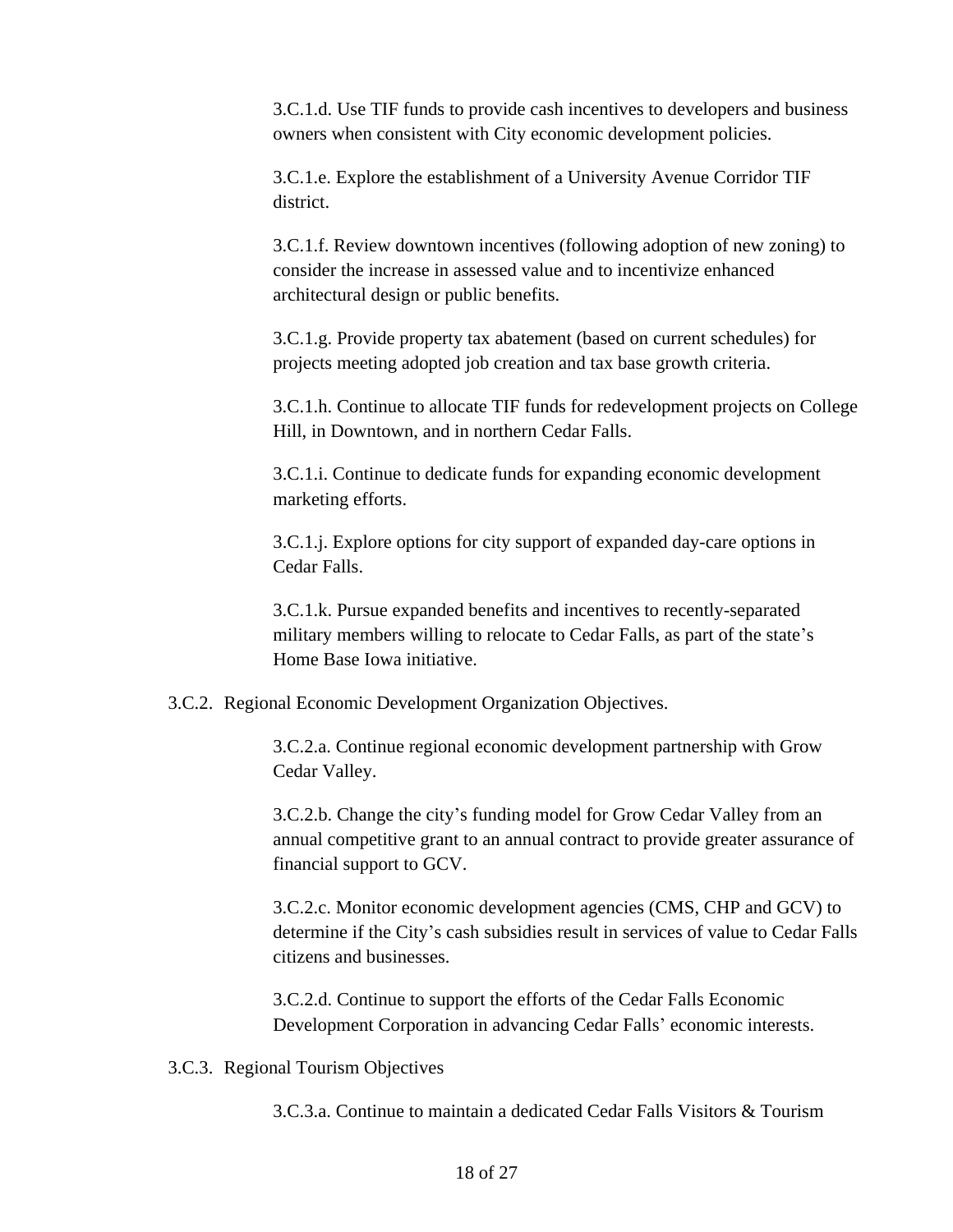Bureau.

3.C.3.b. Continue to coordinate marketing and programming efforts between the UNI, Cedar Falls and Waterloo Visitors and Tourism Bureaus for all Metro tourist events.

3.C.4. Comprehensive Planning, Engineering and Building Objectives.

3.C.4.a. Develop a grading ordinance for all new and existing developments.

3.C.4.b. Implement the City's Comprehensive Plan [reference (f)] with emphasis on:

- (1) Design standards which protect urban watersheds by encouraging developers to utilize natural methods of storm water control rather than traditional underground storm water collection and disposal systems.
- (2) Clear standards for growth, streets, street connectivity and walkability.
- (3) Low-maintenance landscaping in the city right-of-way, when costeffective.
- (4) Trails and on-road accommodation of bicyclists, when possible.
- (5) Traffic calming devices and design approaches to address neighborhood traffic concerns, when practical.

3.C.4.c. Revise the Major Thoroughfare Plan.

3.C.5. Zoning Ordinance Economic Development Objectives.

3.C.5.a. Support the development of a comprehensive new Zoning Ordinance [reference (h)] to replace the Zoning Ordinance first adopted in 1970.

3.C.5.b. Consider new zoning and traffic control regulations to better control density and parking problems by reducing the number of multiple family and duplex conversions.

3.C.5.c. Consider changes to zoning regulations which would limit the conversion of single-family properties to rental uses, to protect neighborhood stability and character.

3.C.5.d. Consider changes to zoning regulations, policies and land use plans to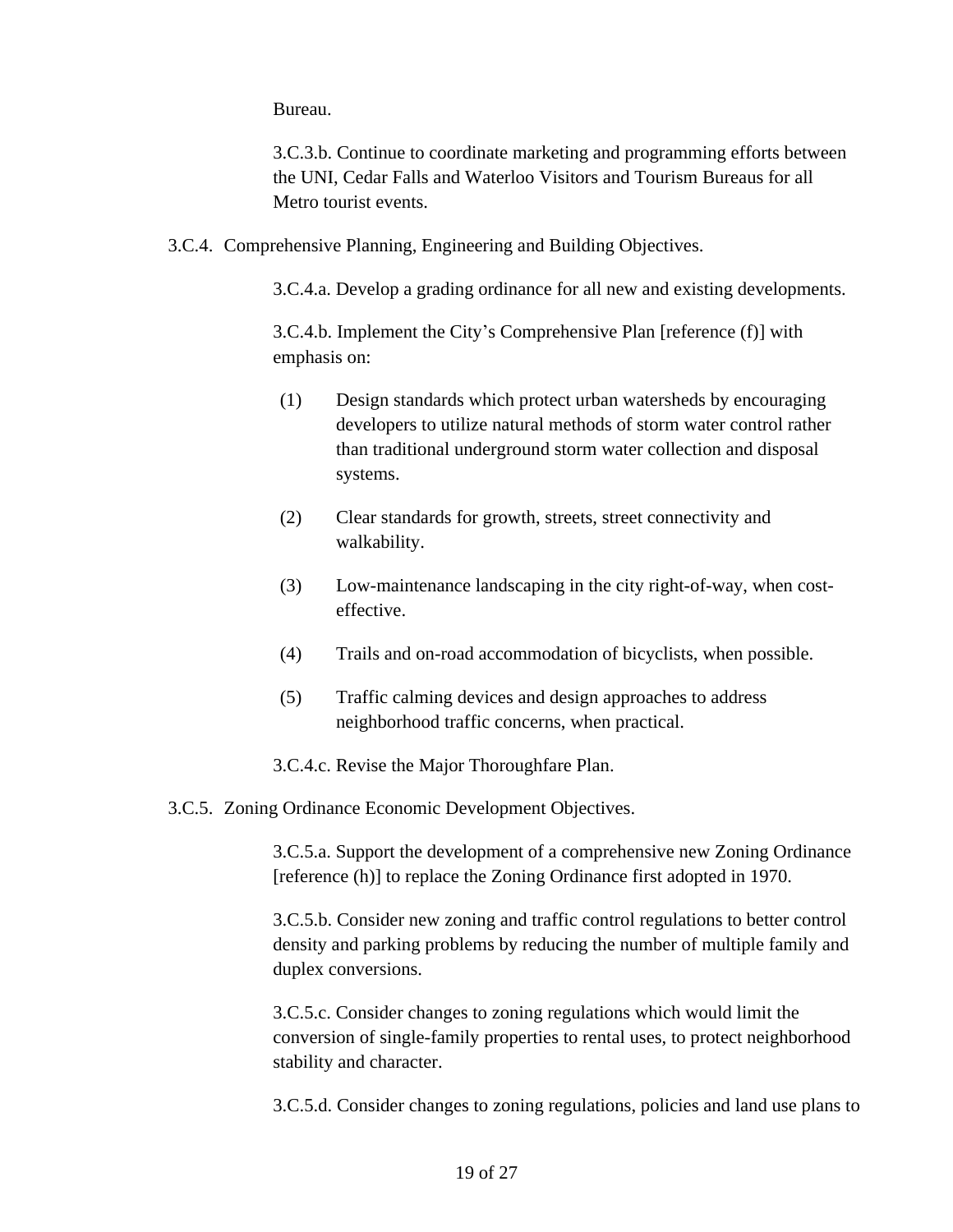restrict development of non-profit uses on prime commercial sites along arterial streets.

3.C.5.e. Consider developing a Zoning Ordinance (and Subdivision Ordinance) to accommodate features that encourage mixed uses, variable building setbacks, walkability, sustainability and complete street concepts.

3.C.5.f. Consider developing, as a part of the new Zoning Ordinance, a new zoning map which includes pre-zoned areas.

3.C.5.g. Support the pre-zoning of select properties for residential development and shorten the development timeline by identifying neighborhood concerns and responding with developmental limitations.

3.C.5.h. Annex additional lands into the city (if requested by property owners) to support community growth and development consistent with the Comprehensive Plan [reference (f)].

3.C.6. Affordable Housing Development Objectives.

3.C.6.a. Continue to seek ways in to provide affordable housing options to residents by:

- (1) Maximizing Section 8 funds available to provide as many vouchers as possible, given HUD guidance.
- (2) Incentivizing improvements in Section 8 housing (with tools such as Community Development Block Grant rental rehabilitation program).
- (3) Revising zoning codes to encourage a variety of housing types in every neighborhood, e.g., allow for Habitat for Humanity builds.
- (4) Encouraging the Housing Commission to explore and evaluate initiatives to balance investments in market rate and low-income housing (e.g., tax abatements, forgivable loans, gap payments on rent or mortgage, housing trust fund).

3.C.6.b. Review City construction standards to identify possible changes which can promote the construction of affordable housing.

3.C.6.c. Identify existing older homes which can provide a market to meet affordable housing demand.

3.C.6.d. Target potential developers with Requests for Proposals for affordable housing development, if federal or state grants can be secured.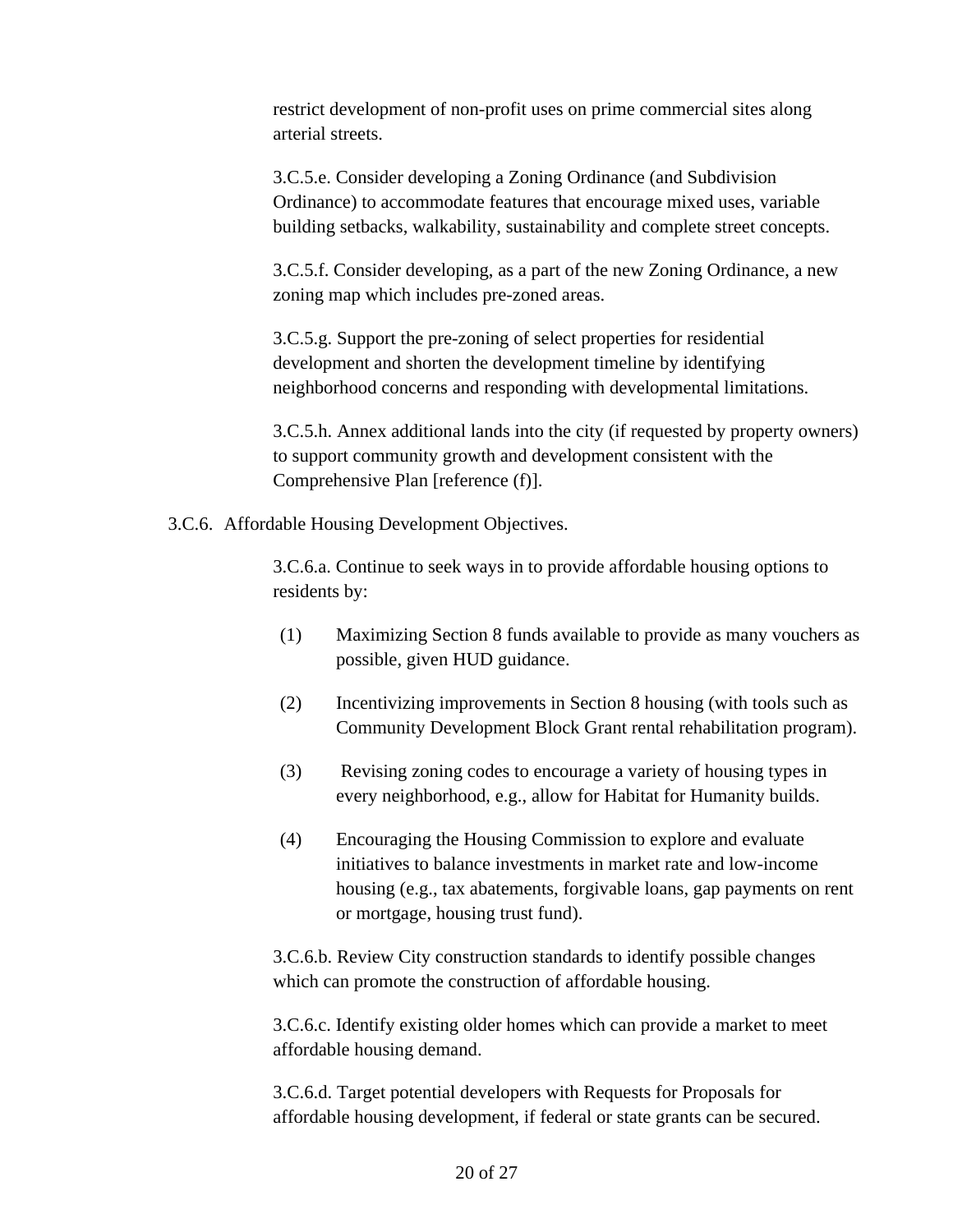3.C.6.e. Partner with Habitat for Humanity to build/rehabilitate homes on cityowned lots.

3.C.6.f. Complete a Housing Needs Assessment, focusing on how to provide housing variety to promote affordable housing options for all.

3.C.6.g. Create educational messaging and outreach for landlords and citizens to emphasize the importance of healthy housing for all, along with destigmatizing affordable housing options such as Section 8 and Habitat for Humanity builds.

3.C.6.h. Create a resource database of all federal, state and local programs that can be used to foster more homeownership among low- and moderate- income families and individuals.

3.C.6.i. Create an ongoing educational program for low- and moderate-income families to access available homeownership assistance programs.

3.C.6.j. Implement diversity, inclusion and affordability considerations and evaluation in all new housing development plans.

3.C.6.k. Expand the forgivable loan program for conversion of rental properties to owner-occupied, expanded service area, and more qualifying expenses.

3.C.7. Commercial and Office Economic Development Objectives.

3.C.7.a. Support the private development of commercial (retail & wholesale), professional office and industrial expansions to improve the City's residential to commercial/industrial land use mix from an 80/20 assessed value split to a 50/50 assessed value split.

3.C.7.b. Consider diagonal on-street parking within neighborhoods where structurally feasible and where parking deficiencies can be solved with this approach.

3.C.7.c. Continue development of the city-owned properties along the relocated Highway 20 corridor and establish a new urban renewal area if appropriate.

3.C.7.d. Study the future use, ownership and corporate jurisdiction of land along the Highway 20 corridor, including cooperative arrangements with the City of Hudson if petitioned by property owners for annexation.

3.C.8. College Hill Economic Development Objectives.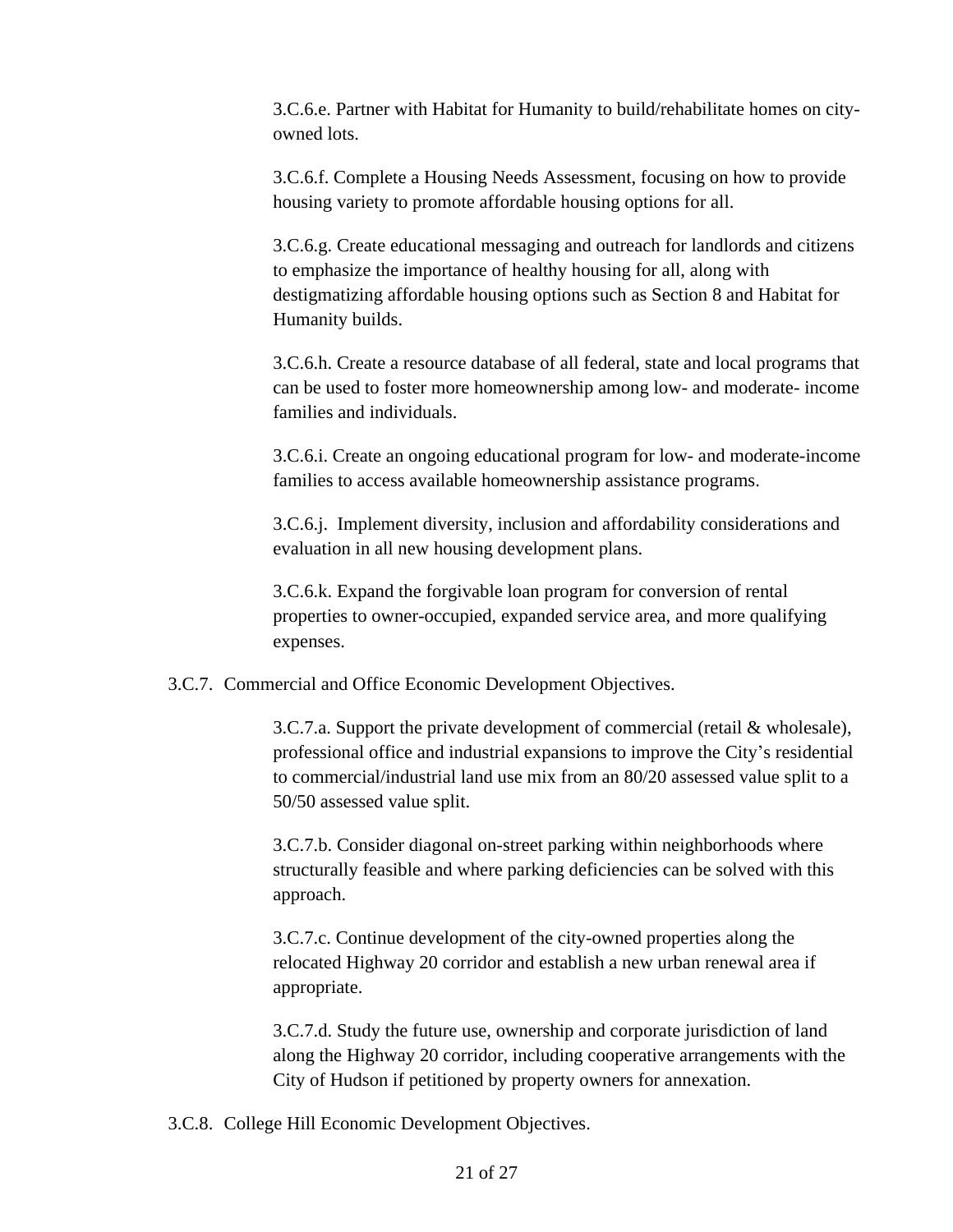3.C.8.a. Carry out the recommendations of the College Hill Parking Study [reference (i)].

3.C.8.b. Continue to enact the College Hill Urban Revitalization Plan [reference (j)].

3.C.9. Northern Cedar Falls Economic Development Objectives.

3.C.9.a. Continue to enact the recommendations of the Northern Cedar Falls Visioning Committee Report [reference (k)].

3.C.9.b. Continue to support the development of commercial uses in the northeast corner of Lone Tree Road/Center Street and at the Lone Tree Road interchange.

3.C.9.c. Continue to promote the development of commercial growth along Center Street through streetscaping and beautification efforts in the ROW.

3.C.10.Downtown Economic Development Objectives.

3.C.10.a. Consider adopting an Urban Revitalization District in the Downtown area, following the adoption of new zoning ordinance.

3.C.10.b. Explore all options to building a downtown parking structure, in conjunction with a feasibility study and continual re-evaluation of paid parking options.

3.C.11.Industrial Economic Development Objectives.

3.C.11.a. Create a new urban renewal area by acquiring additional land in areas that are attractive to the private sector for industrial development yet can be efficiently developed at a low public cost.

3.C.11.b. Reserve TIF increment capacity to pay off debt incurred by the City/IDOT cooperative construction of US 58 interchanges.

3.C.11.c. Continuing to aggressively repay Industrial Park TIF debt owed to the City debt service, economic development and capital project funds.

3.C.12.MercyOne – Cedar Falls Hospital Economic Development Objectives.

3.C.12.a. Plan for site development using current Health Trust Fund monies.

3.C.12.b. Organize a staff/council committee to determine options and best uses for the original Sartori Hospital site once a new hospital is constructed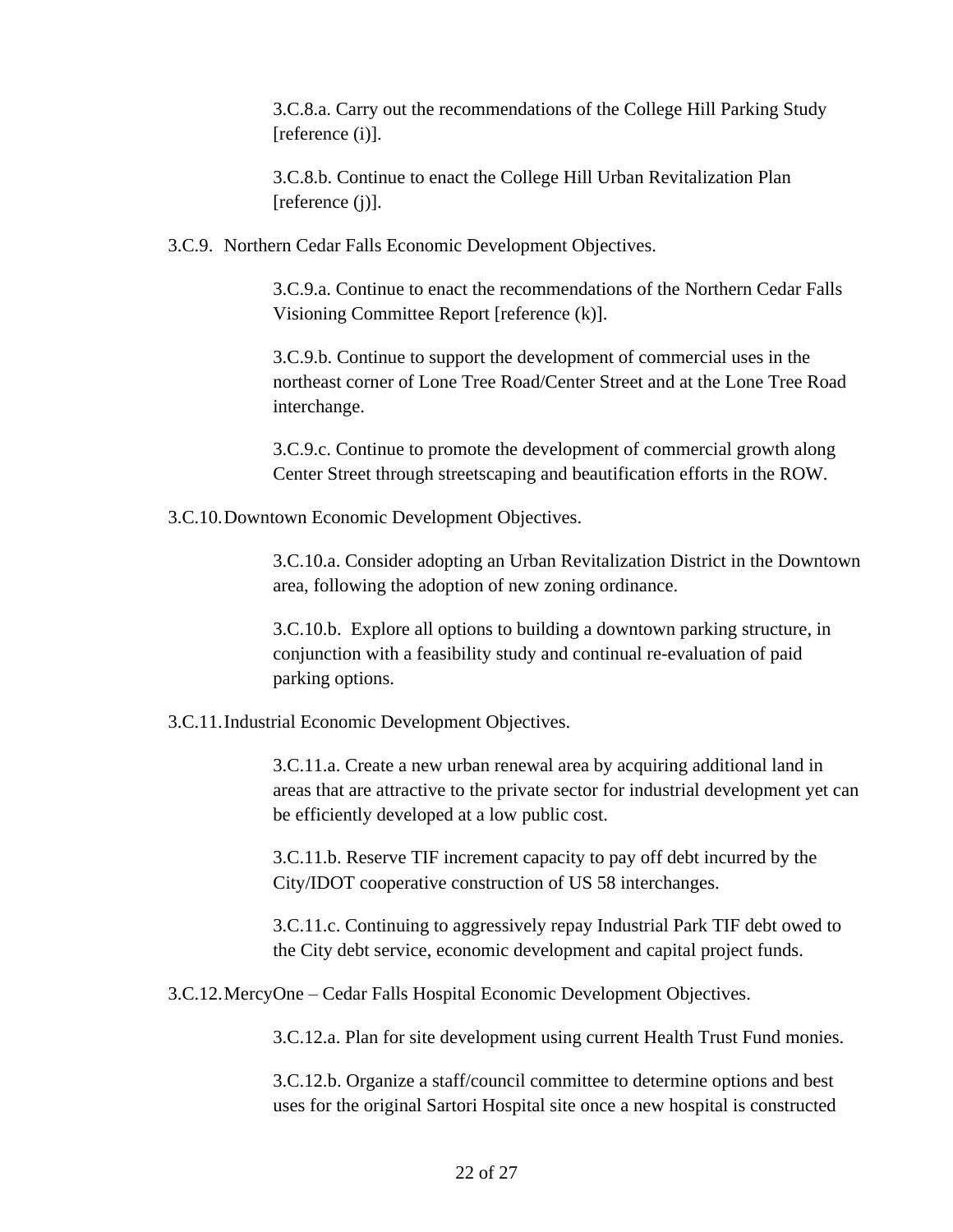elsewhere.

3.C.13.Flood Control, Storm Water, Sanitary Sewer and Water Improvement Objectives.

3.C.13.a. Complete priority wastewater treatment system improvements:

3.C.13.b. Inflow and Infiltration Reduction Program: Carry out separation of sanitary sewer and stormwater sewer lines from the footing drains when reconstructing streets.

3.C.13.c. Extend sanitary sewer to areas that are unserved and remain on septic systems (i.e. South Main Street).

3.C.14.Street Improvement Objectives.

3.C.14.a. Develop cooperative agreements with State Agencies to improve the following streets using RUT, LOST, and GO bonds, if necessary:

- (1) *Main Street Reconstruction*  Use LOST, RUT, Stormwater, ARPA, and GO bonds to complete this project for construction 2023-2025.
- (2) *Cedar Heights Drive* Use MPO and State safety grants to help fund this project. The City's match will come from LOST, RUT, and GO bonds for construction in 2020-2023.
- (3) *West 23rd Street Improvements*  Use LOST, Assessment, and GO bonds to complete this project in FY2024.
- (4) Ridgeway  $& 58 Use TIF$  funding as City match to Iowa Department of Transportation's project in FY2023-FY2024.

3.C.14.b. Explore and establish agreements with developers to complete the connection of the following streets:

- (1) Arbors Drive -- Aldrich Elementary to Greenhill Road
- (2) Ashworth Drive Prairie Winds to Hudson Road
- (3) Ashworth Drive Connection to Arbor Drive
- (4) Ironwood Drive Connection to Greenhill Road
- (5) *West 27th Street Improvements*  Use LOST, RUT, and GO bonds to complete this project in FY2021-2023.
- 3.C.14.c. Continue to develop the plans for the reconstruction of Union Road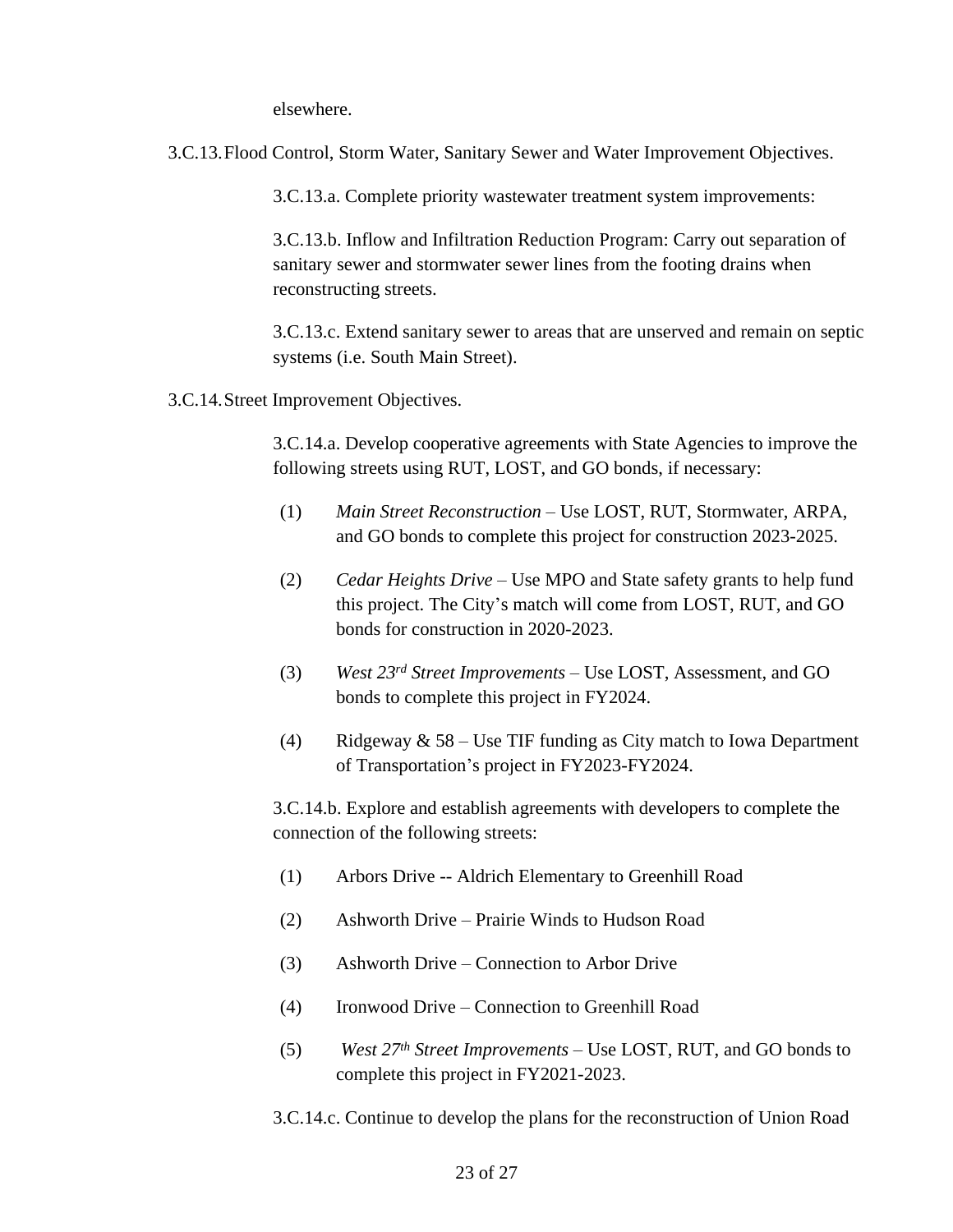from 27th Street to University Avenue - Use LOST and RUT funds to complete this project. Timing of project dependent on receipt of grant funding sources.

3.C.15.Miscellaneous Infrastructure Repairs.

3.C.15.a. Slope Repairs- Continue to develop plans to address significant slope failure issues. Use storm water funds to complete these projects.

# <span id="page-23-0"></span>**4. GOAL #4: ENHANCE COMMUNITY QUALITY OF LIFE**

**Preserve the community's physical, human, and aesthetic assets by assuring that Quality of Life services are available for leisure, educational, cultural and personal enrichment of residents.**

### **4.A. SUPPORTING COUNCIL POLICIES**

- 4.A.1. Actively support the development of cultural, educational, recreational, and natural features, which make Cedar Falls distinctive.
- 4.A.2. Endorse planned community growth, which protects the unique, natural, and historic features of Cedar Falls.

### **4.B. LONG-TERM AND ONGOING OBJECTIVES**

4.B.1. Continue to review and evaluate the ways in which the City can enhance racial and cultural diversity and inclusion in Cedar Falls

### **4.C. CY22 DETAILED OBJECTIVES**

- 4.C.1. Continue planning for Hearst Center expansion/relocation.
- 4.C.2. Continue to use the Recreation & Fitness Center, Operations & Facilities Needs Assessment [reference (m)] to determine the viability of expansion.
- 4.C.3. Implement, when financially feasible, an enhanced riverfront as a visitor attraction consistent with the Northern Cedar Falls Development Master Plan [reference (n)].
- 4.C.4. Coordinate with CFCSD to purchase land for future parks in developing areas when possible.
- 4.C.5. Assist in the solicitation of grants and development of the Cedar River including dam safety improvements, riverbank improvements, and recreational features.
- 4.C.6. Update the Park Master Plan [reference (o)] to account for city growth, changing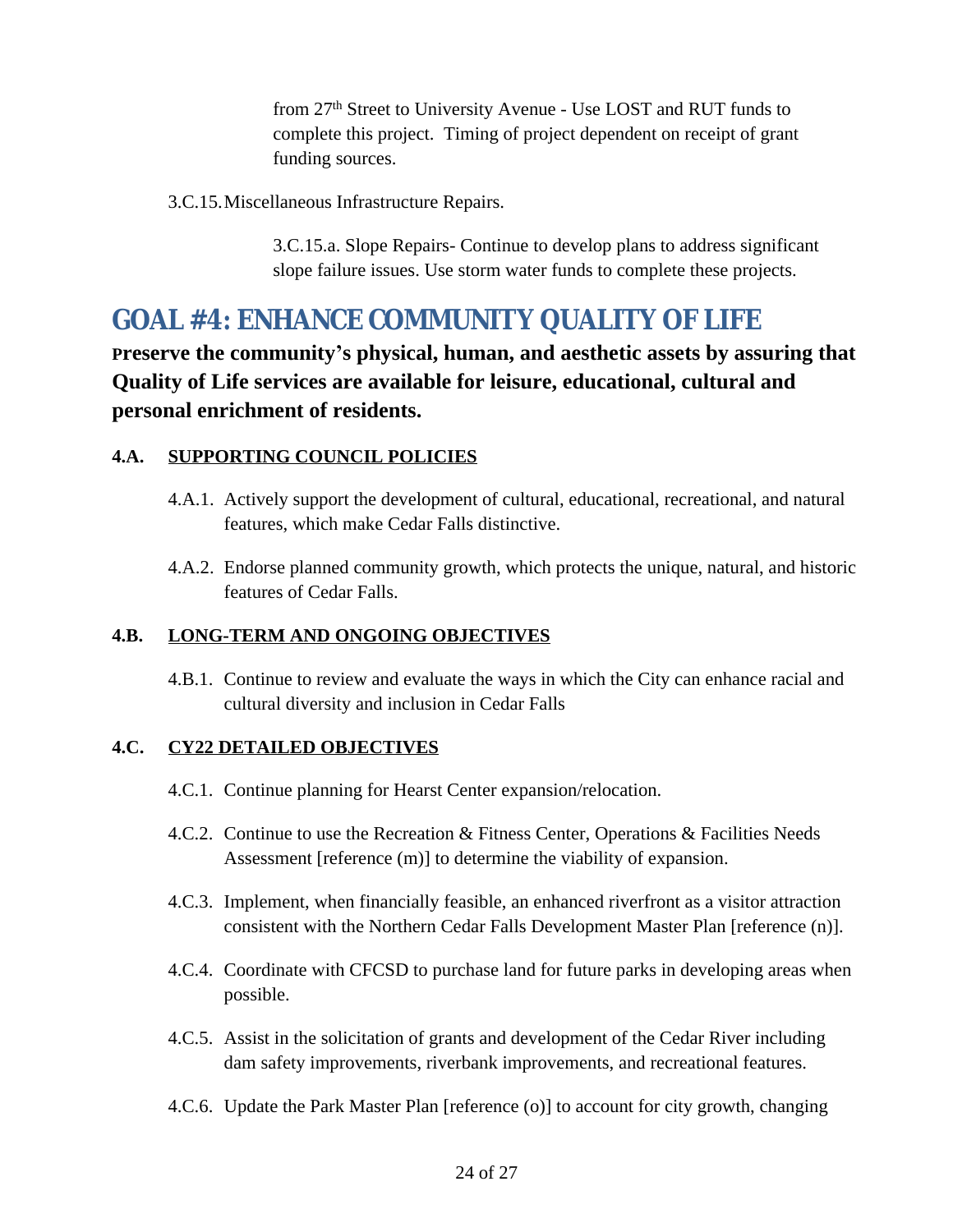needs and desires of the public, and updating of equipment and facilities.

4.C.7. Continue to implement portions of the Park Master Plan [reference (o)] for the Big Woods Lake, Gateway Park and Cedar City sites.

> 4.C.7.a. Improve the Big Woods Campground (cabins, playground, and landscaping) as funding becomes available and as floodplain development ordinances allow.

- 4.C.8. Develop an annual street right-of-way beautification, wayfinding signage, bike network signage, and city entrance signage & monument program using hotel/motel tax revenues.
- 4.C.9. Consider recommendations from City staff when alternative roadway designs are appropriate based on safety, roadway efficiency and financially feasible; typically, these opportunities arise when a street is scheduled for resurfacing or reconstruction allowing the City to address issues involving landscaping, pedestrian movements, transit, bike and vehicular traffic.
- 4.C.10.Protect areas identified in the Cedar Falls Environmentally Sensitive Lands Survey [reference (p)] as city finances allow.
- 4.C.11.Identify trails most appropriate for winter snow removal and inform the public via an annually-published Trail and Bus Bench Snow Removal Map [reference (q)].
- 4.C.12.Develop a Great American Rail Trail Connection Plan to identify possible improvements, wayfinding, and other amenities along the Cedar Falls portion of this cross-country route
- 4.C.13.Continue collaboration with CFCSD on the development of plans for a new indoor community pool, co-located with the new Cedar Falls High School.
- 4.C.14.Encourage private development for an official Independence Day fireworks display.
- 4.C.15.Continue working with private property owners to remove trees impacted by emerald ash borer infestation.
- 4.C.16.Design and develop facility improvements to Seerley Park.
- 4.C.17.Have a worksession to develop an ordinance to address political campaigning (federal, state and local) within the city's parks.
- 4.C.18.Continue pursuit of sister city partnerships and engagement, including in-person visits as part of major Iowa delegations.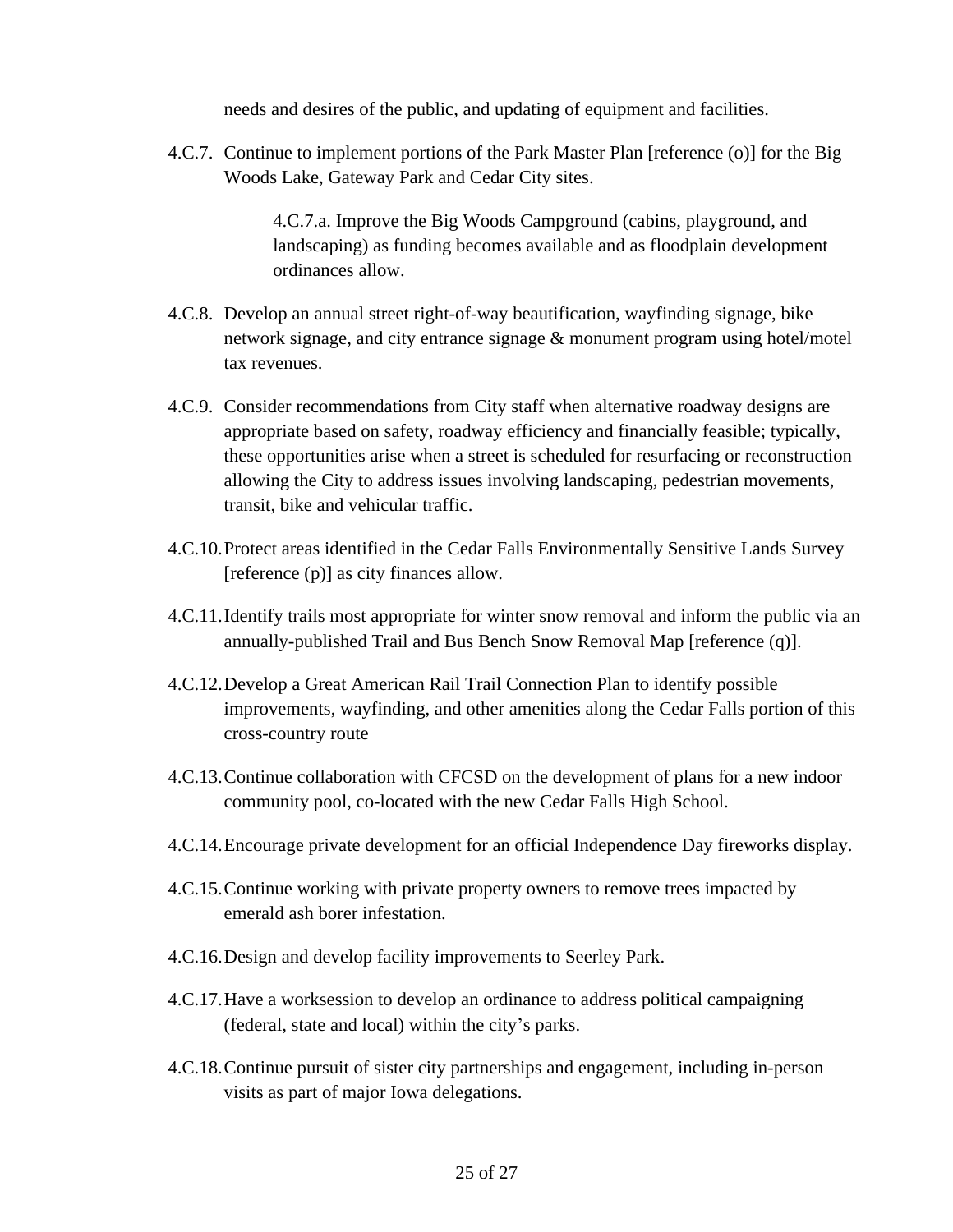4.C.19.Update the Bike Plan.

4.C.20.Continue evaluating and implementing pedestrian safety measures.

# <span id="page-25-0"></span>**5. GOAL #5: FOSTER ORGANIZATIONAL EXCELLENCE.**

### **Select, train, motivate and retain highly-qualified employees who represent the city in a professional manner.**

#### **5.A. SUPPORTING POLICIES**

- 5.A.1. Provide an employee wage and benefit schedule that is competitive with other municipalities in the state of Iowa and private enterprise in the metro area.
- 5.A.2. Maintain clear lines and methods of communication between elected officials and city staff.
- 5.A.3. Treat employees with respect and expect that they, in turn, will treat citizens with respect.
- 5.A.4. Encourage and management and supervisory employees to be creative and innovative in the delivery of city services.
- 5.A.5. Promote continuous quality improvement in all city government operations.

#### **5.B. LONG-TERM AND ONGOING OBJECTIVES**

- 5.B.1. Continue to monitor the ability to attract and retain quality staff.
- 5.B.2. Continue to support the Performance Based Pay (Merit Pay) Policy [reference (d)] to reward superior staff performance and encourage the retention of high performers.
- 5.B.3. Expand cross-training programs for employees to improve service without increasing staffing.
- 5.B.4. Seek methods to reduce employee health insurance costs by altering benefits, seeking greater financial contribution from employees and modify methods of employee health service delivery.

### **5.C. FY23 DETAILED OBJECTIVES**

- 5.C.1. Conduct a workforce climate assessment / employee satisfaction survey in FY23 to identify areas for improvement in human resources management and employee relations.
- 5.C.2. Continue to evaluate whether to fill an opening or proposed newly created position.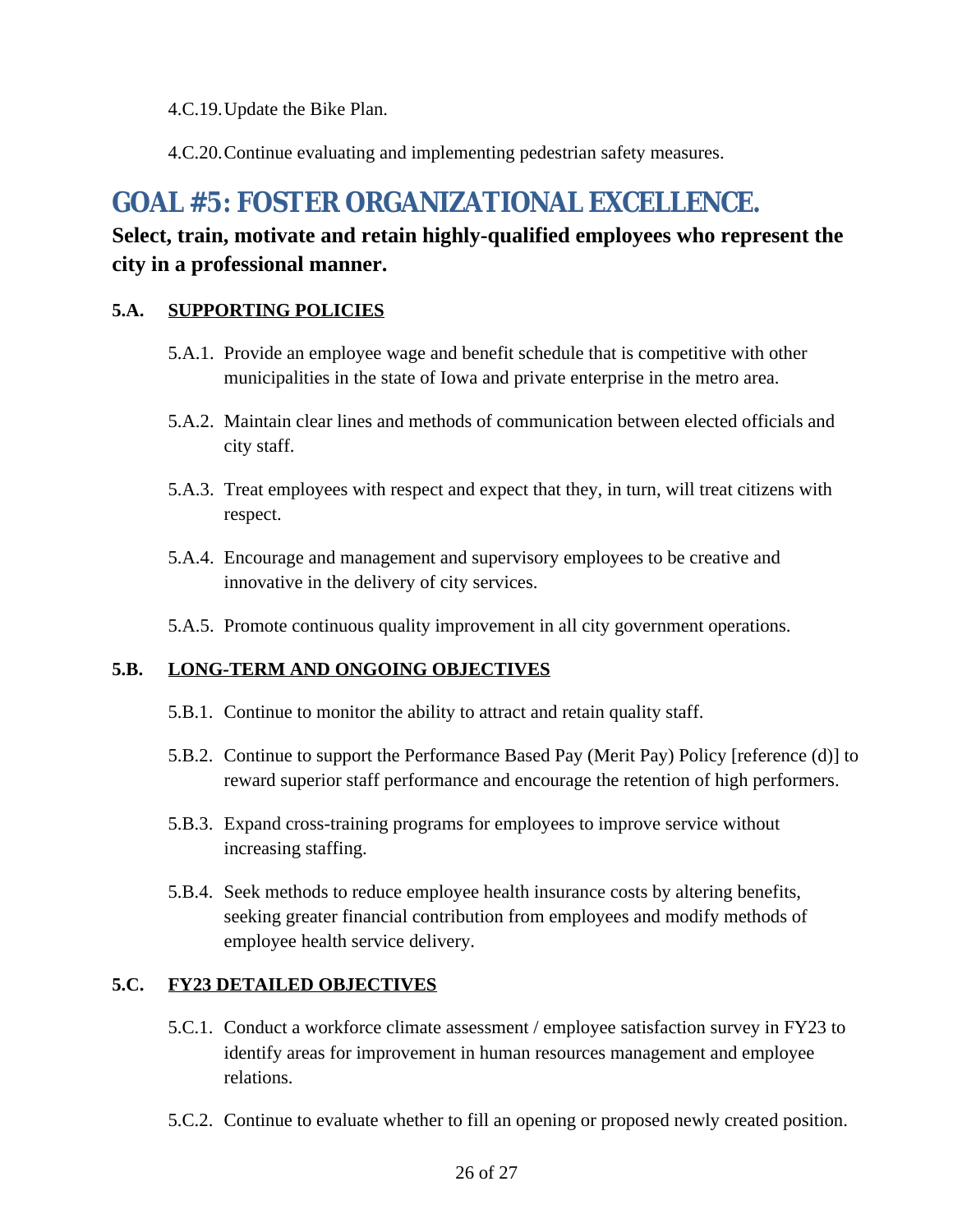- 5.C.3. Explore restructuring, merging, or eliminating unnecessary positions as they become vacant.
- 5.C.4. Develop and maintain maintaining multi-year staffing and succession plans.
- 5.C.5. Implement and maintain updates to the city's Comprehensive Pay Plan [reference (r)].
- 5.C.6. Continue to fund the City's tuition assistance program [reference (s)] for employees.
- 5.C.7. Encourage employees to use the City's wellness program [reference (t)] and continue to offer incentives for participation.
- 5.C.8. Update the staffing plan to address employment attrition, retirements and the use of PT, PSOs, POCs, Police Reservists, volunteers or other cross-training programs to respond to long-term staffing needs.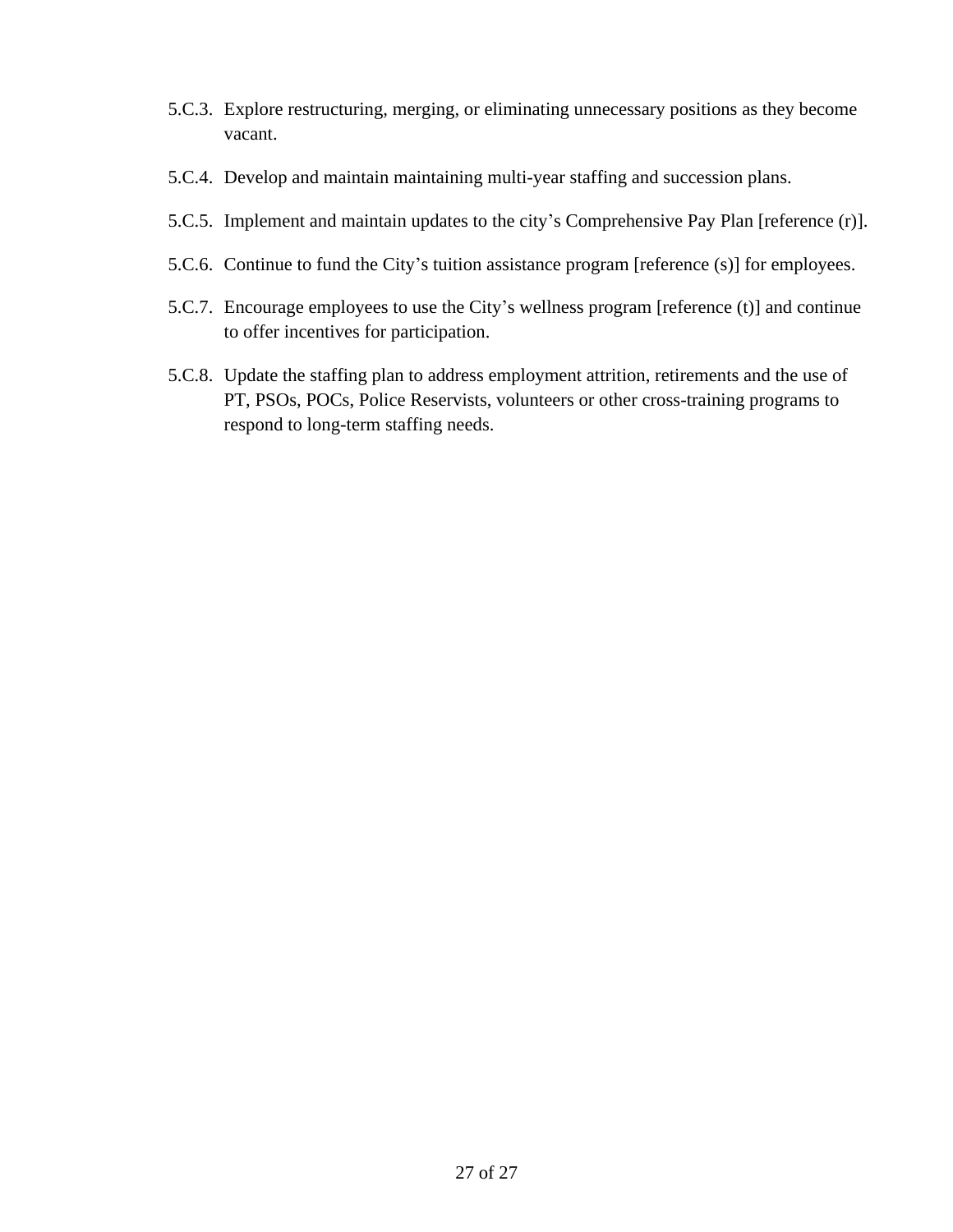# <span id="page-27-0"></span>**ANNEX A: FY2023 SHORT-TERM FINANCIAL PLAN**

### **A. FY23 BUDGET POLICIES**

- 1. Limit tax increases to no more than the rate of inflation on residential properties for controllable costs.
- 2. City staff members are directed to certify the maximum amount of legally incurred TIF debt annually by December 1st for all completed City and CFU construction work within the TIF Districts to better position the City and CFU financially. Continue to transfer TIF release funds to economic development fund to cash-flow economic development projects.
- 3. Use State aid (including backfill if provided) only to fund one-time capital expenditures or non-reoccurring expenses, rather than for operating expenses.
- 4. Requests for aid from any group will only be considered once annually during the annual budget process. Mid-year requests will be deferred to the next fiscal year unless they are emergency in nature. Financial aid will only be provided if there is not financial hardship on City offered essential services and the services proposed are not duplicated.
- 5. Applications for City funding support from UNI will only be accepted from the Vice President of Administration and Finance once annually. This process ensures that all UNI projects or programs seeking City financial aid have been approved by UNI management and prioritized.
- 6. All outside agencies seeking City financial support shall submit formal applications for review by a committee of staff members with recommendations forwarded to the Mayor and City Council; considerations for approval shall include timely reporting, performance, public benefit, funding options and service priority.
- 7. Escrow Fund Policies.
	- a. The City will escrow funds annually to pay accrued liabilities.
	- b. The City will address annually these commitments by budgeting and depositing in a restricted account funds to pay these liabilities when they occur.
	- c. The City will not un-fund liabilities in escrow accounts; these include severance, payroll, liability insurance, vehicle replacement, data processing, workmen's compensation, long-term disability and all pensions.
- 8. Continue to assess user fees for specific City services at rates approved by the Council.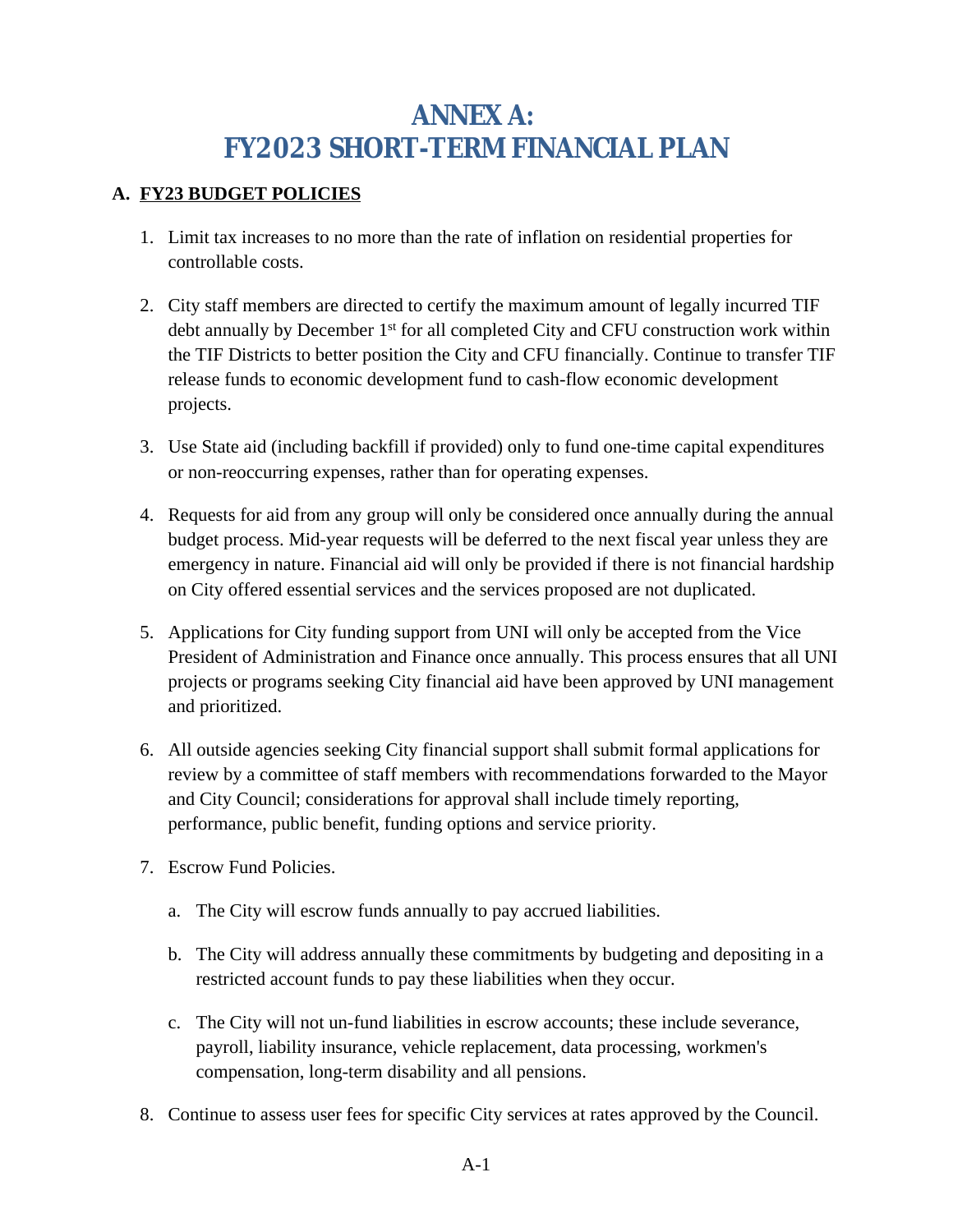- 9. Explore the use of State authorized tax levies for statutory services, if the General Fund experiences financial limitations.
- 10. The Cedar Falls Health Trust Fund shall only budget expenditure of interest income generated by the fund minus an interest income contribution into the fund's principal equal to the rate of inflation in health care. Principal should only be used in negotiating a development agreement for a new hospital or a health care provider.
- 11. Interest income generated from the 411 Pension reserve fund shall be used to pay the required City contribution to annual 411 expenses. No portion of the principal shall be used for operating purposes.
- 12. Road Use taxes shall only be deposited in the Street Construction fund with their use limited to street operations and maintenance purposes.
- 13. Consider adding General Fund financial support for annual maintenance expenses to better landscape public roadways.
- 14. Maintain capital and maintenance reserve accounts generated from user fees set aside to pay for future capital repairs or facility replacement of benefit to the users contributing (examples include the Recreation Center, Aquatic Center, Hearst Center, Beach House, Big Woods Campground and golf courses).
- 15. The CFU transfer made to the City in lieu of property taxes shall be deposited in the General Fund to off-set the cost of supplying City services. Transfer funds shall also be set aside in a capital account to finance various one-time capital projects.
- 16. Maintain liability, work compensation and health insurance reserves as required by law or policy to support the City's self-insurance programs.
- 17. Evaluate annually the ability of the Library Board to utilize Community Foundation Trust accounts to support select programs, operations and capital needs.
- 18. TIF-qualified SSMID funds collected from Downtown and College Hill SSMID District will be allocated to Community Main Street and College Hill Partnership rather than for City TIF debt payments.
- 19. Coordinate and centralize all requests for grants, including the Black Hawk County Gaming Association.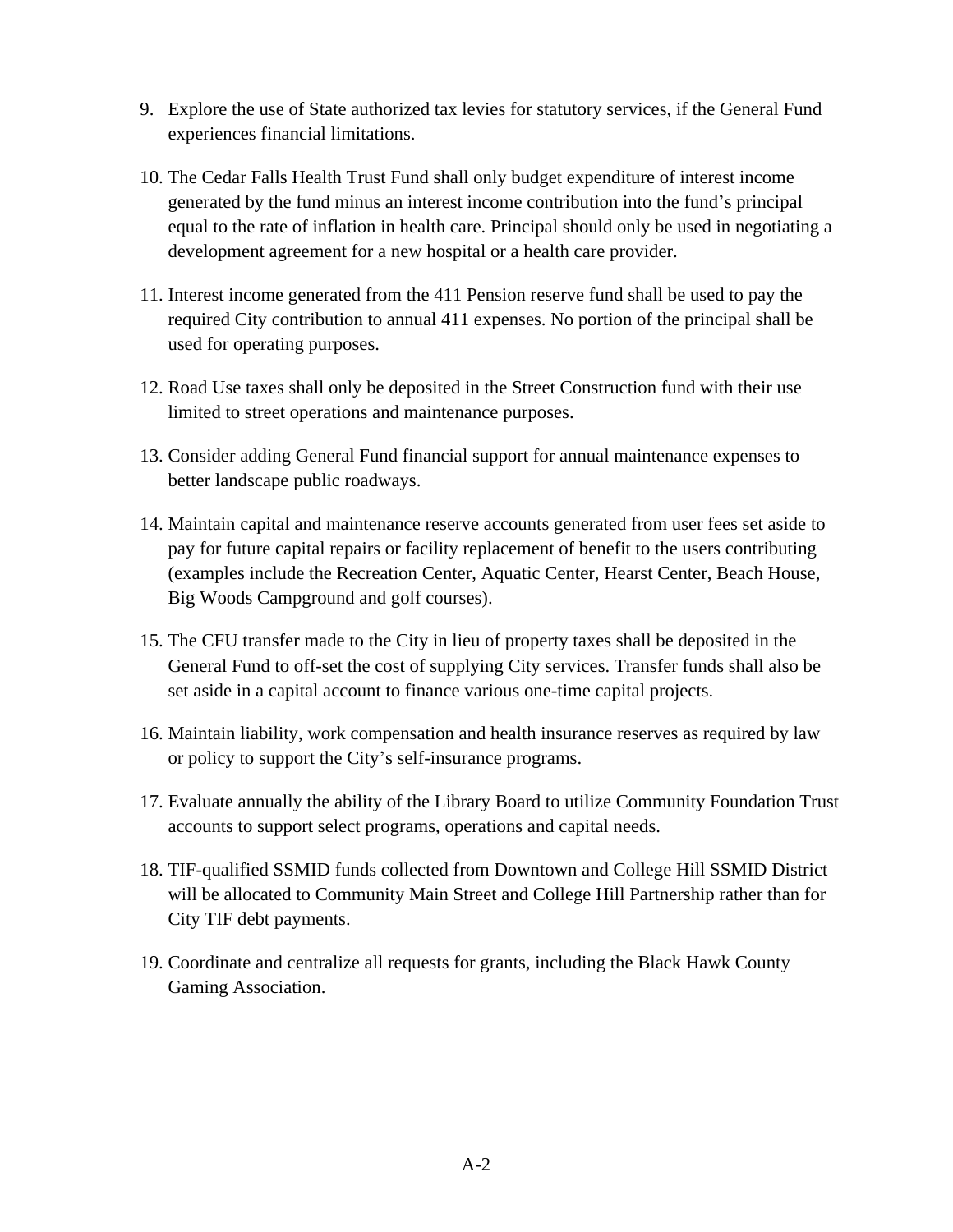### **B. FY23 BUDGET CONTINGENCY POLICIES**

- 1. Prioritize all city services if budget reductions are required; this will allow for the most cost effective use of Federal Aid to pay eligible 'essential' service operating expenses as, if the operating expenses are not reoccurring or if more efficient staffing can be achieved.
- 2. Reduce City financial aid to outside agencies if funding shortfalls risk damaging the provision of essential services; annually notify agencies if funding reductions are anticipated for the next fiscal year.

### **C. FY23 CASH RESERVES POLICIES**

1. The City will maintain an unreserved balance at year-end at a level determined by Council to meet cash flow requirements, emergency needs, and bond rating criteria.

| <b>Fund Type</b>            | <b>Percent Minimum</b> | <b>Absolute Minimum</b> |
|-----------------------------|------------------------|-------------------------|
|                             |                        |                         |
| <b>General Fund</b>         | 15-25% <sup>4</sup>    | Not specified           |
| Refuse Fund                 | 20-30%                 | \$500,000               |
| Sewer Fund                  | 65-75%                 | \$1,500,000             |
| <b>Street Fund</b>          | 20-30%                 | \$1,000,000             |
| Storm Water Fund            | 10-20%                 | \$200,000               |
| Emergency Fund <sup>5</sup> | N/A                    | \$1,500,000             |

### **D. FY23 REVENUES POLICIES**

1. *Description.* The revenue projection process starts with estimates submitted by the departments for their specific areas. Finance reviews those estimates and makes informed judgments on all revenues City-wide. Prior year's actual and current year-to-date amounts are used to project both the current year and next year's revenues. Information received from the State, County, and Iowa League of Cities is utilized to project revenue trends and anticipated amounts.

<sup>4</sup> The City Council established Resolution 9054 that the General Fund balance be maintained between 15 and 25% and preferably at the 20-25% level, allowing for the seasonal cash flows. Work towards closer to 25%.

<sup>&</sup>lt;sup>5</sup> This fund will be used to help cash flow repairs and staff costs should a catastrophic event occur. Council expressed a desire to bring this fund closer to \$2M in the next five years.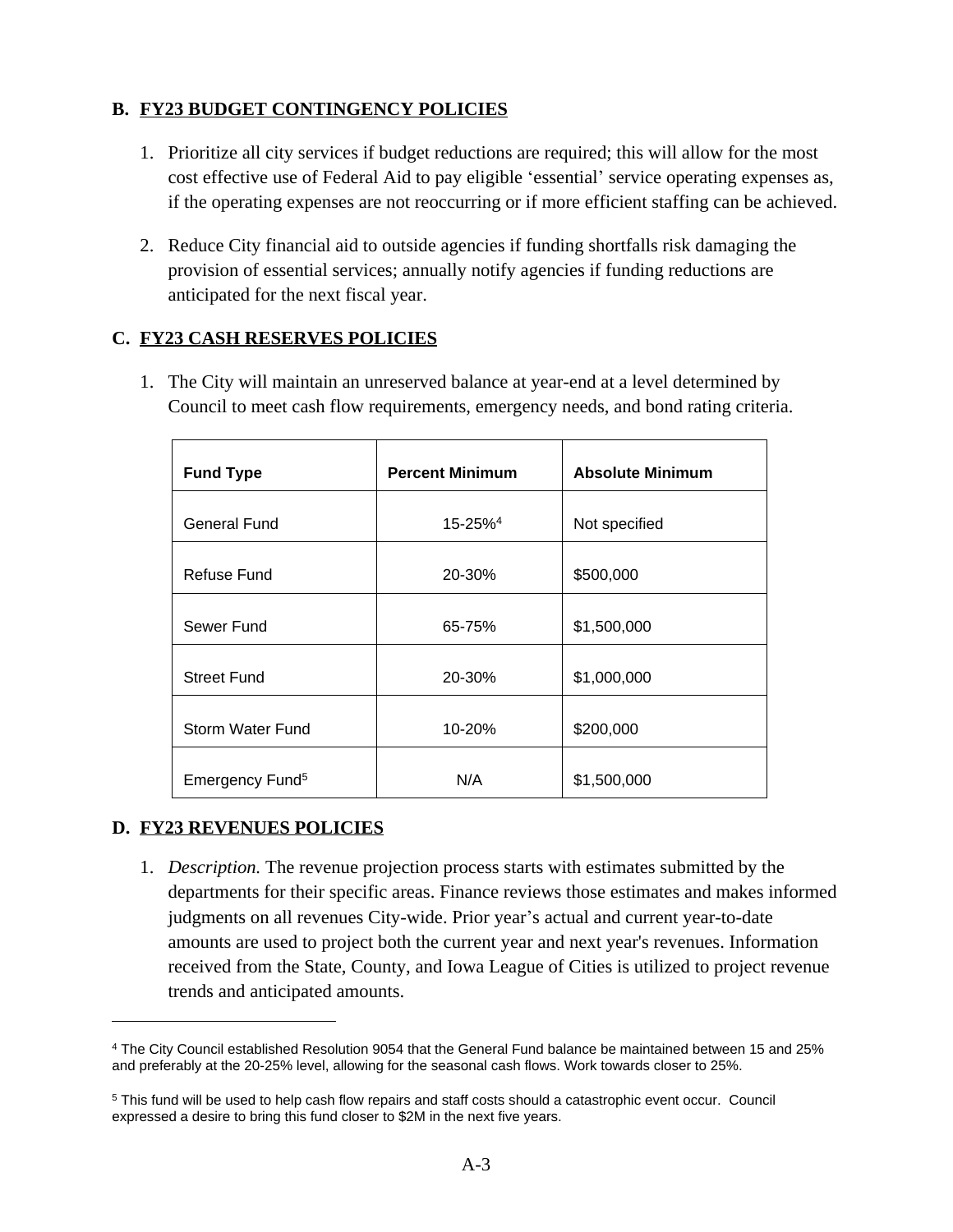- 2. *Approval.* Finance will use conservative interest rate projections, current balances and interest accrual information, projects interest earnings. The Mayor and City Administrator will review revenues, expenditures and ending fund balances to determine if any revenue adjustments need to be made.
- 3. Revenue Source Policies.
	- a. *Property Taxes*. The budget of the City of Cedar Falls shall be drawn so that the general tax levy does not exceed limits established by State law.
	- b. *Debt Service Levy.* Taxes shall be levied each year under the Debt Service Levy in the amount equal to the general obligation principal and interest due in that same year, minus the portion paid by the enterprise funds and Cedar Falls Utilities.
	- c. *Tort Liability Levy.* The City may levy for the expected costs of property and liability insurance policies and estimated claims losses held by the City.
	- d. *Employee Benefits Levy.* The City's share of contributions to police and fire pension and retirement systems, at rates determined by the State of Iowa, for currently employed sworn officers. The City's share of contributions for employee benefits budgeted under the General Fund only if the general tax levy is at the \$8.10 maximum. Tax revenues under the employee benefits levy will be receipted into the Trust and Agency Fund and then transferred into the General Fund.
	- e. *Emergency Management Levy.* Levy for all dispatch, 911 and emergency operation costs assigned to the City of Cedar Falls.
	- f. *Transit Levy.* Taxes levied under the transit levy shall not exceed the 95-cent limit established by State law. Transit levy tax revenues will be receipted into the General Fund.
	- g. *Band Levy.* Taxes levied under the Band Levy shall not exceed the 13.5-cent limit established by State law. Tax revenues from the band levy will be receipted into the General Fund.
	- h. *Library Levy.* Taxes levied under the library levy shall not exceed the 27-cent limit established by state law. Tax revenues from the library levy will be used to support the library. Approximately 50% of the levy will be used for new materials and services and approximately 50% will be used to lower general fund support to the library.
	- i. *Sales Tax.* The City of Cedar Falls collects an additional 1% in local option sales tax*.* The revenues and expenditures under this program are recorded in a separate fund
	- j. *Hotel/Motel Tax.* The City currently has a 7% hotel/motel tax with 50% of the income generated by the imposition of the tax being devoted to the Visitors and Tourism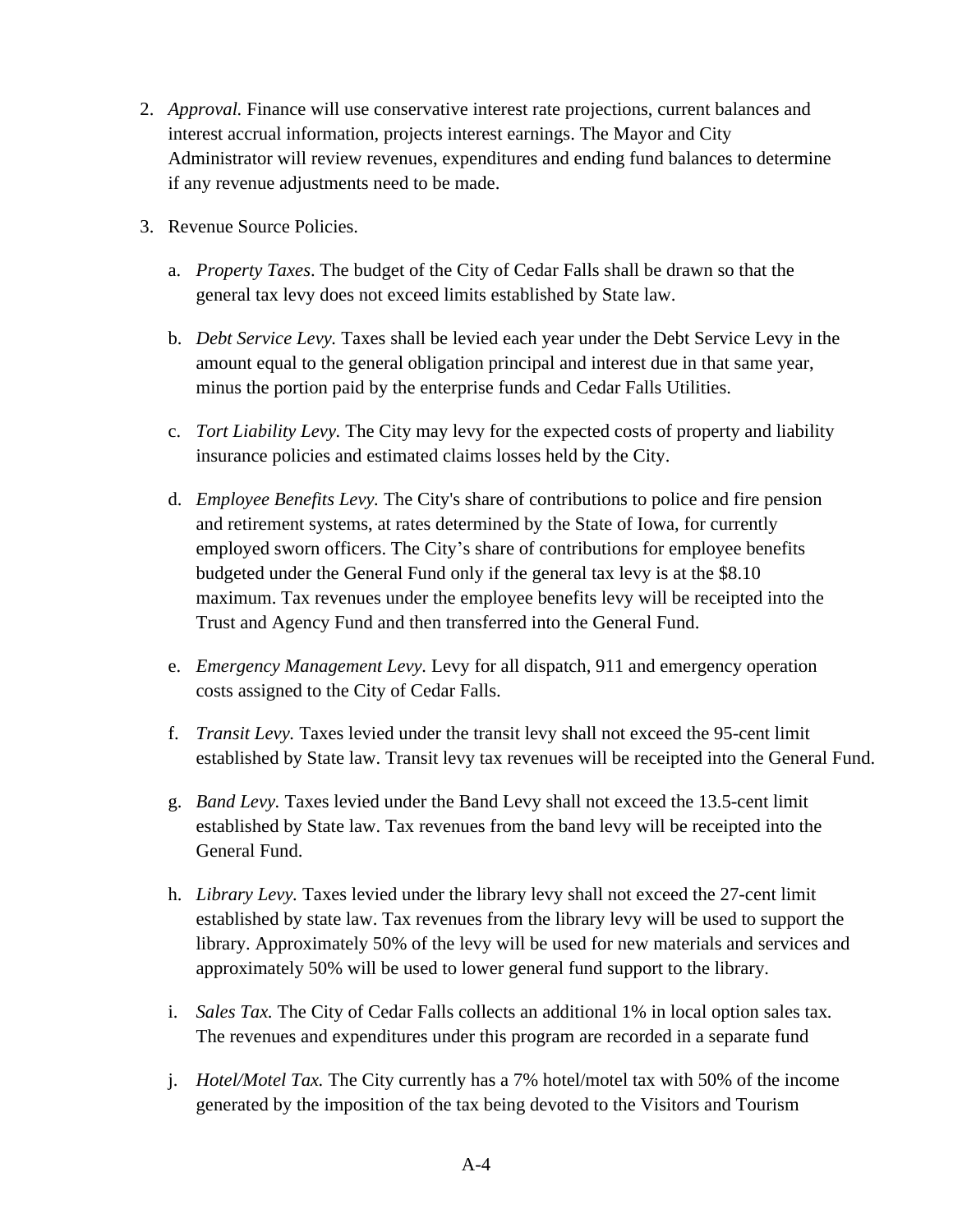Division. The other 50% is devoted to programs related to parks, lakes, trails, and recreational/cultural facilities.

- k. *Fees and Charges.* The City will establish fees and charges, in accordance with revenue bond requirements or for covering all or part of the related costs of providing the services. The City will review fees and charges, at a minimum, on a biannual basis.
- l. *Investments.* The City will invest 100% of idle funds and will obtain the best possible return on all cash investments within the limits of the State law.
- m. *Intergovernmental Revenue.* Revenues from local, State and Federal governments will be used according to the restrictions or intent placed on each.
- n. *Additional Revenue Sources.* The City will continue searching for additional revenues to maintain a balanced budget.

### **E. FY23 EXPENDITURES POLICIES**

- 1. *Current Service Level:* Funding will be prioritized to maintain current levels of service.
- 2. *Cost Effective Programs:* Technology and capital investment programs will be leveraged to reduce operating expenses whenever cost-effective.
- 3. *Infrastructures and Equipment:* The City will maintain the scheduled level of maintenance and replacement for City infrastructure and equipment.
- 4. *Local Option Sales Tax:* 100% of LOST proceeds will be spent on street repair in accordance with the stipulations set by the voters and City Council resolution.<sup>6</sup>
- 5. *Reductions:* The City will attempt to avoid service reductions when balancing the budget. Consideration will be given first to alternatives which avoid employee layoffs, resist cuts in service, and establish user fees. Parameters for downsizing shall ensure that (1) no essential service be eliminated; (2) service with high public visibility and exposure remain intact, and (3) reductions will first be made in internal functions.

### **F. FY23 LONG-TERM DEBT POLICIES.**

<sup>6</sup> City Council Resolution 15,596 provides that, "Zero percent (0%) of said local sales and services tax is to be used for property tax relief. One hundred percent (100%) of the revenue generated in the City of Cedar Falls, Iowa during each fiscal year from said local sales and services tax is to be allocated for reconstruction, repair or replacement of existing streets, curbs, structures, storm sewers and sanitary sewers as they relate to streets within the corporate limits of the City of Cedar Falls, Iowa and not as replacement funds for the present funding levels, as authorized by the City Council of the City of Cedar Falls, Iowa.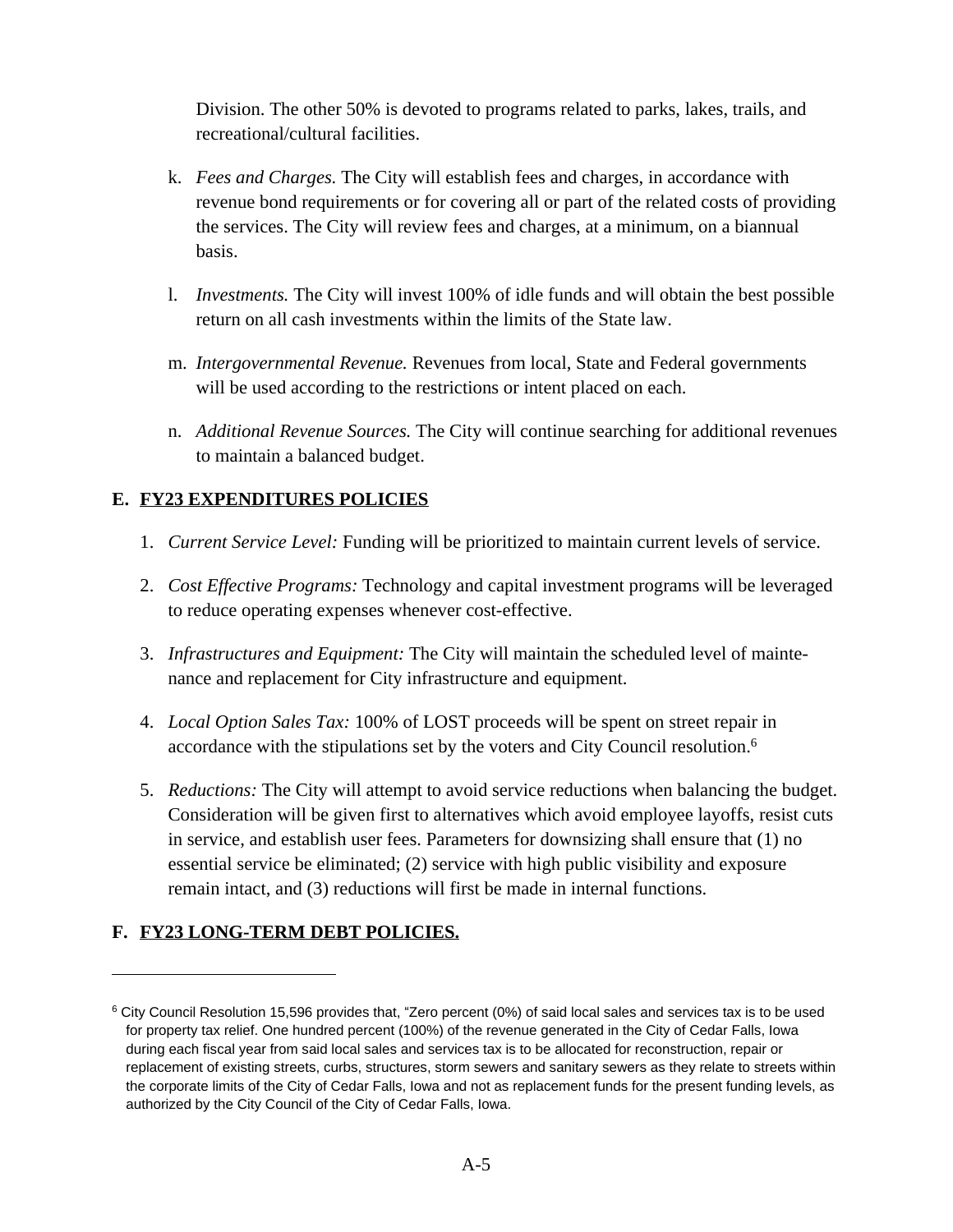- 1. *Purpose of Debt:* Debt will be used to fund the design, inspection and construction of capital improvement projects, rather than for annual operating expenses.
- 2. *Debt Limit:* The total GO debt will not exceed 5% of total assessed real property value.
- 3. *Debt Issuance:* New debt issuance shall not exceed a replacement debt level. Existing debt should be refinanced to secure the lowest possible interest costs, whenever possible.
- 4. *Self-Financing:* Self-financing or cash (where allowed) will be used to fund one-time projects if excess cash reserves exist.

### **G. FY23 CAPITAL IMPROVEMENTS PROGRAM POLICIES.**

- 1. *Description.* The Capital Improvements Program (CIP) is a planning document and does not authorize or fund projects. The projects listed in the CIP are summarized in the capital projects program.
- 2. *Approvals.* The CIP is prepared by the Finance & Business Operations Department for review by the Department Directors, City Administrator, Mayor, and Planning and Zoning Commission; the CIP is then submitted to the City Council for approval.
- 3. The City will make all capital improvements in accordance with the adopted CIP. The City will develop and annually update a multi-year plan for capital improvements.
- 4. The City will enact an annual capital budget based on the multi-year capital improvement plan. Future capital expenditures necessitated by changes in population, changes in real estate development, or changes in economic base will be calculated and included in capital budget projections.
- 5. The City will coordinate development of the capital improvement budget with development of the operating budget. Future operating costs associated with new capital improvement will be projected and included in operating budget forecasts.
- 6. The City will use intergovernmental assistance to finance only those capital improvements consistent with the CIP and City priorities and where operating and maintenance costs have been included in operating budget forecasts.
- 7. The City will maintain all assets at a level adequate to protect the City's capital investment and to minimize future maintenance and replacement costs.
- 8. The City will project its equipment replacement and maintenance needs for the next several years and will update this projection each year in order to implement a maintenance and replacement schedule.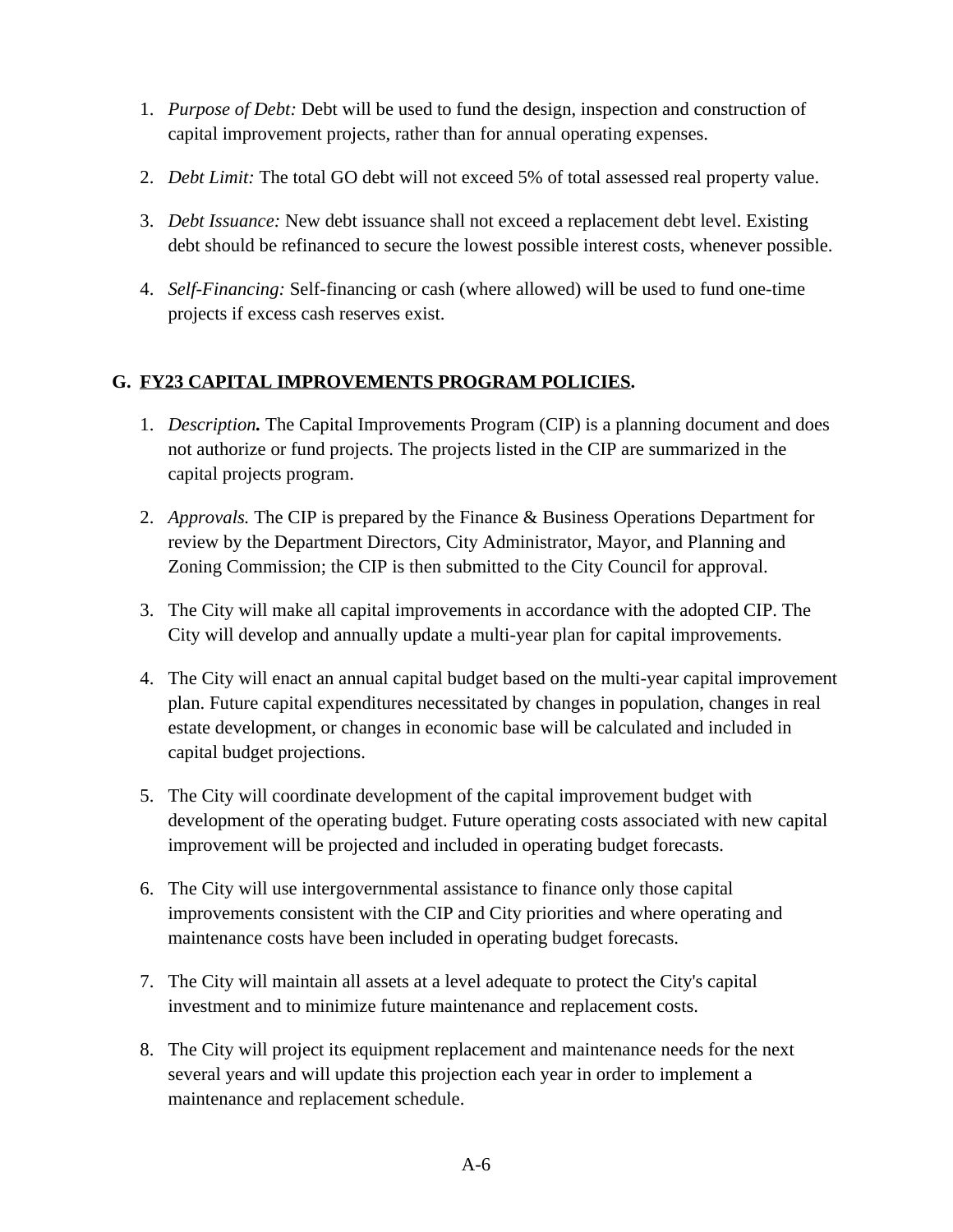- 9. The City will not finance equipment or projects with a projected life span less than a bond's maturity through the sale of GO bonds.
- 10. The City will not finance ongoing operating expenses with GO or revenue bonds.
- 11. The CIP will incorporate the least costly financing method for all new projects.
- 12. The City will maintain a long-term financial plan to address inadequacies in "City managed" infrastructure in unserved areas of the City and progressively add them to the CIP when cost effective (if consistent with long-range growth plans).
- 13. The CIP will incorporate a debt management strategy emphasizing the protection of at least 25-30% of the City's debt capacity.
- 14. The City will develop a plan that addresses competing projects, priorities and timing to meet this objective jointly by soliciting input from the Planning and Zoning Commission to ensure that projects are timely, unduplicated and supportive of long-range plans.
- 15. The issuance of new debt shall not exceed a replacement debt level, which typically ranges from \$3.0 - \$4.0 million dollars every other year; CFU uses the City's bank qualified financing capacity in off bond sale years.
	- a. In FY23, the City will budget for a \$3.0 \$4 million dollar GO bond sale.
	- b. The City will use emergency reserve funds for projects identified in the CIP.
		- (1).The city will retain a balance of \$1.5-2 million for emergencies
- 16. The City will incorporate when timely, properly planned, safely engineered and financially feasible and design appropriate street and growth concepts in the planning and design of all capital projects.
- 17. The city will seek minimum private donation match of 25% of/for recreation & quality of life projects. Funds shall be escrowed or an agreement with the City Council needs to be executed prior to the project bid letting.
- 18. FY23 Capital Improvements Program Approved Projects:
	- a. General Obligation (GO) Bonds \$12.43 Million Total
		- Cameras (\$.37 million)
		- Financial System (\$.70 million)
		- Gateway Parking Lot (\$.20 million)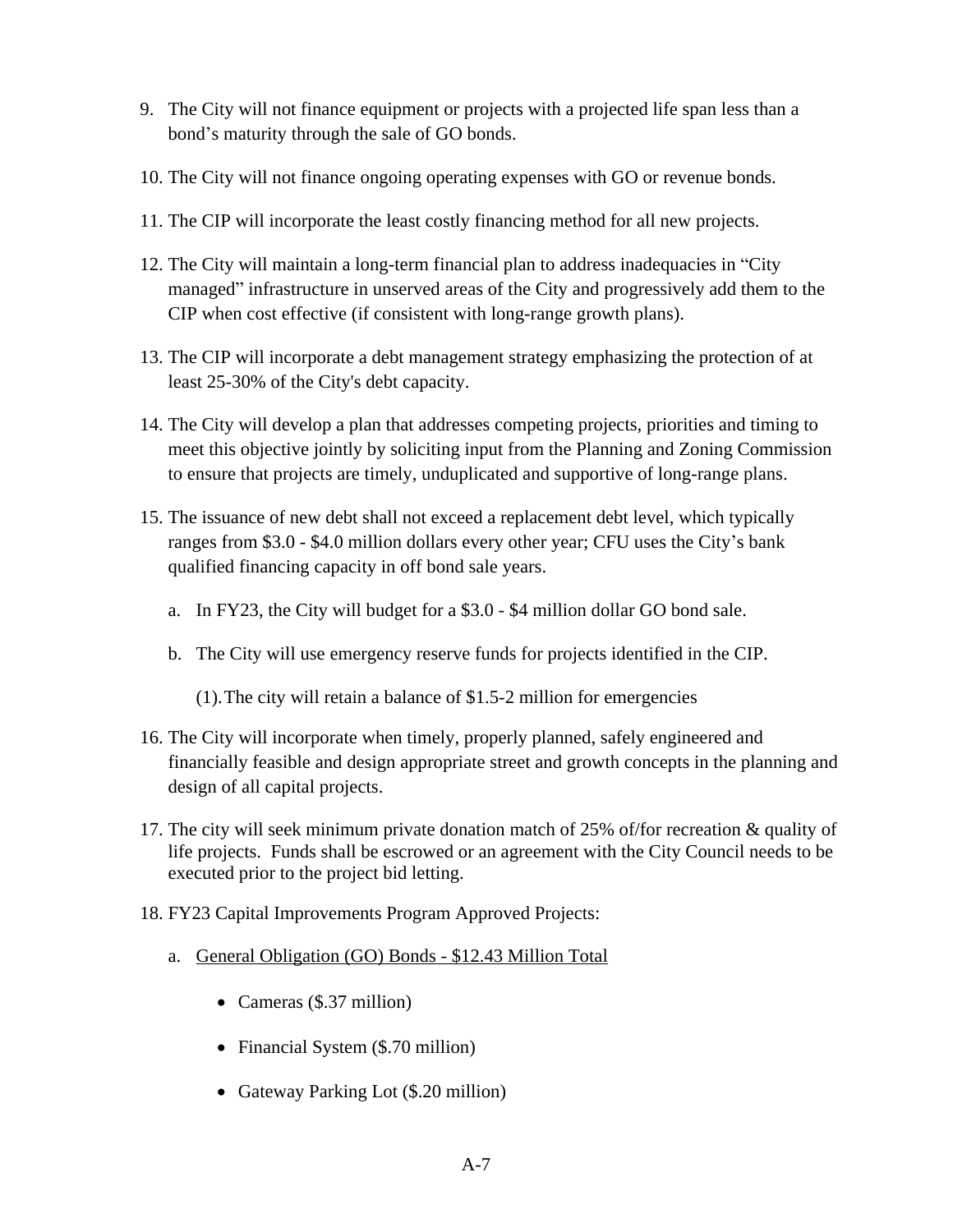- Hearst Center Expansion (\$.70 million)
- Cedar River Recreation Improvements (\$.53 million)
- High School Pool (.70 million)
- Bridge & Culvert Replacements (\$.11 million)
- Infrastructure oversizing (\$.30 million)
- Sidewalks/Trails (\$1.60 million)
- Slope Repair (\$.28 million)
- Storm Sewer Extension (\$.48 million)
- Annual Street Repair Program (\$.36 million)
- Aldrich Elementary School Connections (\$1.34)
- Cedar Heights Drive reconstruction (\$1.22 million)
- Greenhill Road & South Main intersection improvements (\$.55)
- Main Street Reconstruction (\$1.65 million)
- West  $1^{st}$  Street (\$.15 million)
- West  $22<sup>nd</sup>$  Street (\$.06 million)
- West 23<sup>rd</sup> Street (\$.05 million)
- West  $27<sup>th</sup>$  Street (\$.10 million)
- Pedestrian Bridge Replacement (\$.08 million)
- Fire bunker gear, thermal imaging cameras, and SCBA (\$0.30 million)
- Issuance expenses (\$0.60 million)
- b. Tax-Increment Financing (TIF)
	- Annual TIF Rebates
	- Downtown Streetscape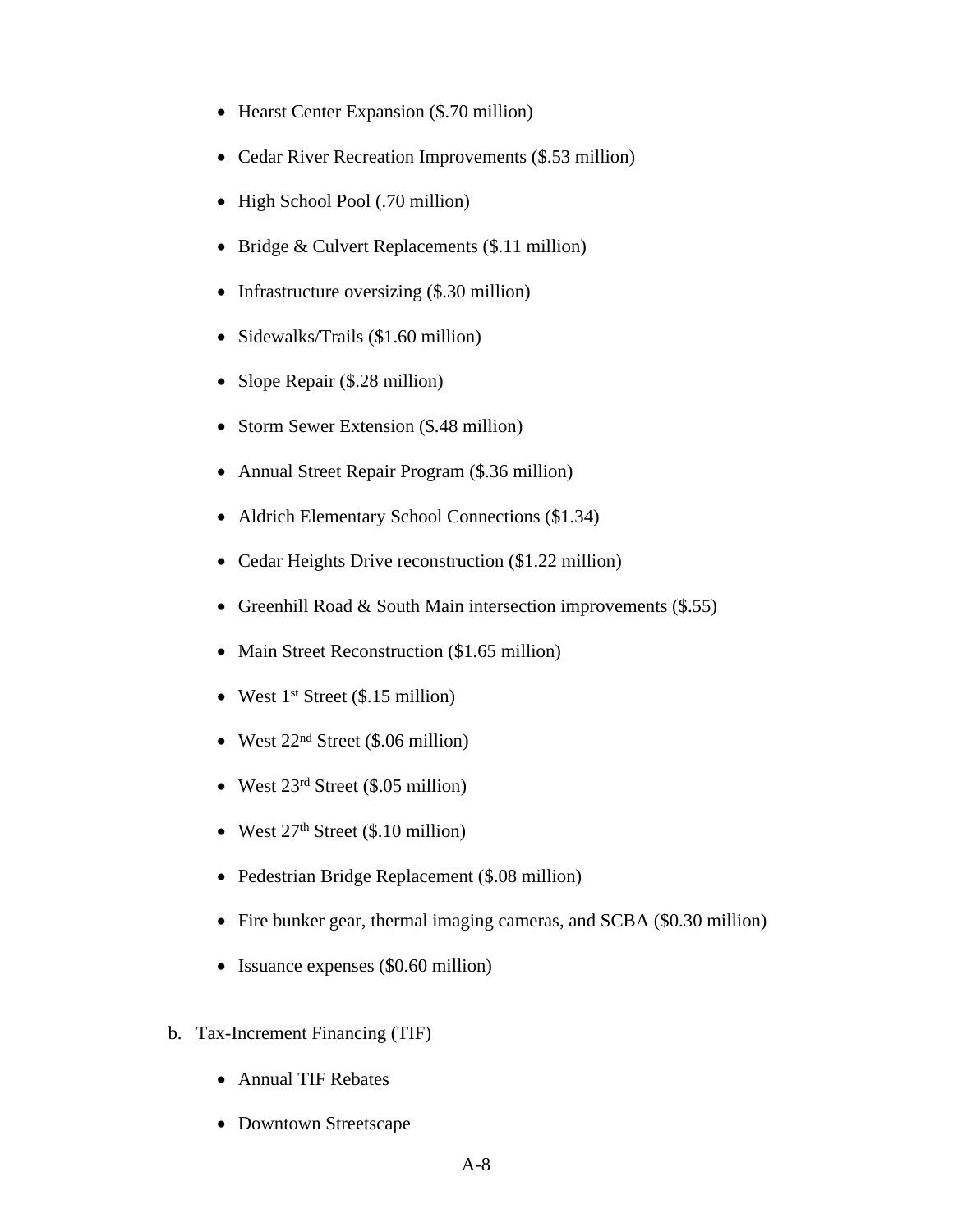- Hwy 58 and Greenhill Road Intersection
- Main Street
- Viking Road Reconstruction
- Industrial Park Expansion
- Gibson Property Development
- Ridgeway Avenue bridge replacement
- Ridgeway Avenue Reconstruction
- Comprehensive Plan & Zoning ordinance updates
- Land Acquisition
- Street and sewer infrastructure improvements
- Olive Street Box Culverts
- Landscaping, alleys, brick replacement, wayfinding signage, parking, lot improvements, & utility improvements associated with streetscape improvements in Downtown and College Hill.

#### c. Road Use Taxes (Street Construction Fund)

- Street equipment
- Parking improvements
- Permeable Alley program
- Signalized intersection upgrades
- Intersection improvements
- Traffic planning studies
- Bridges
- Annual Street Repair program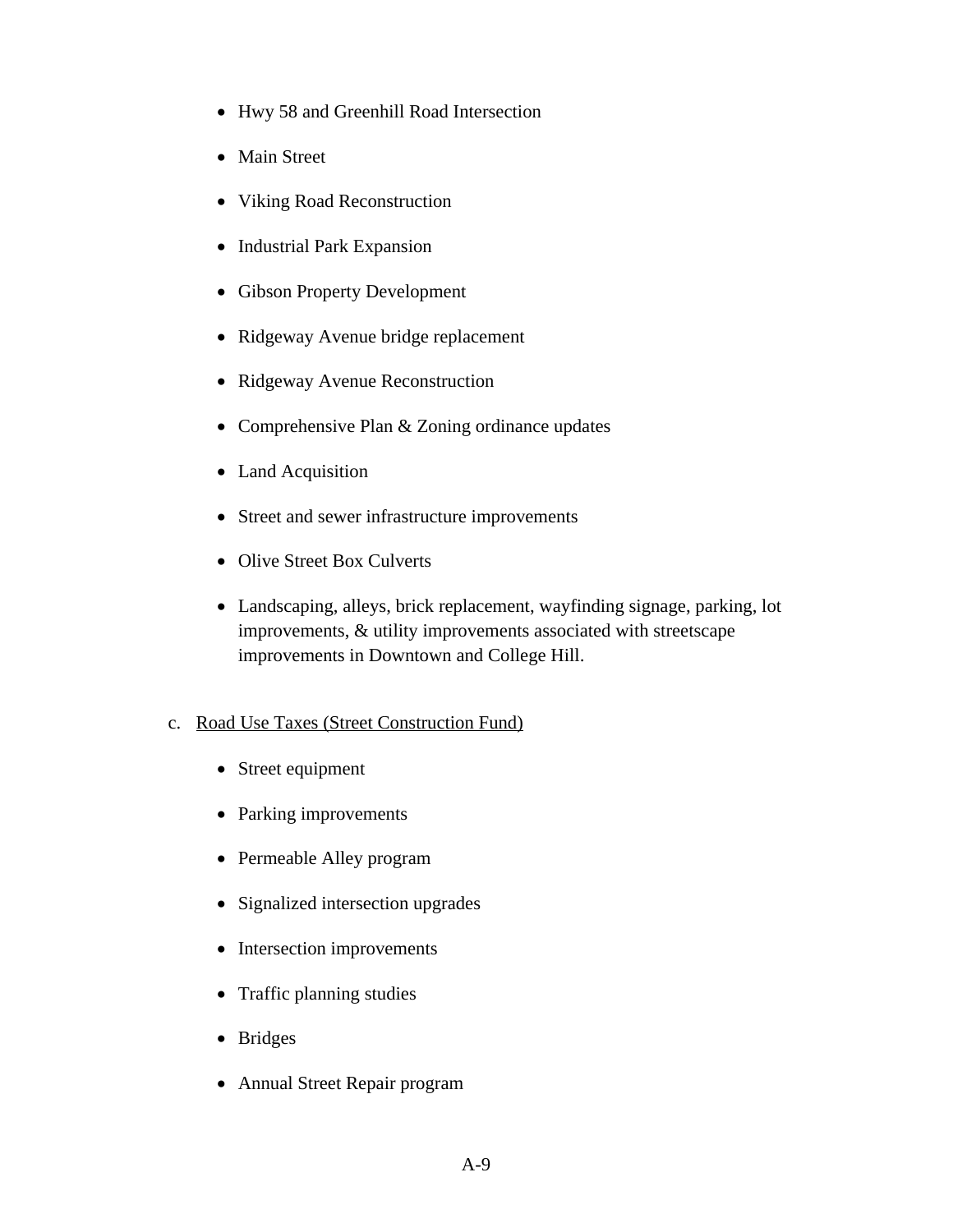- Aldrich School Connections
- Cedar Heights Drive
- Greenhill Road intersection improvements
- Main Street
- Union Road
- $\bullet$  West  $12<sup>th</sup>$
- West 22nd
- $\bullet$  West 27<sup>th</sup>
- d. Refuse Fund
	- Refuse trucks & equipment
	- Security cameras
	- Compaction equipment

#### e. Emergency Fund

- Cedar River recreational improvements (\$1.0 million)
- Center Street improvements (\$.8 million)
- School Administration site (\$.7 million)

#### f. Sewer Fund

- Waste Water Treatment Plant
- Nutrient Removal/Facility Plan
- Slipline sewers
- I&I reduction